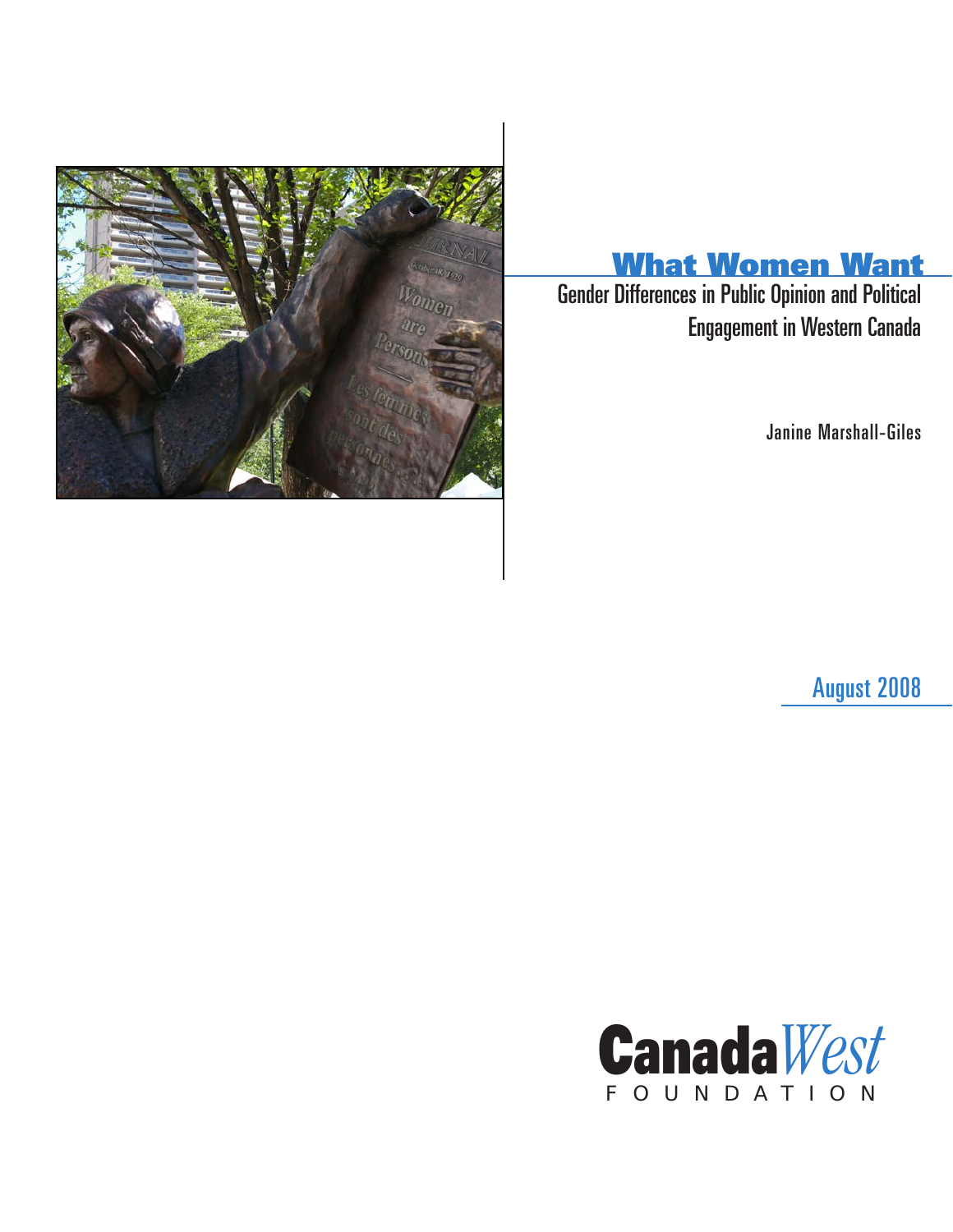### Looking West Survey Reports

Looking West: A Survey of Western Canadians 2001 Looking West 2003 Regard sur l'Ouest: Un sondage sur les Canadiens de l'Ouest Regional Distinctions: An Analysis of the Looking West 2004 Survey Distinctions régionales: Analyse du sondage Regard sur l'Ouest 2004 Western Directions: An Analysis of the Looking West 2004 Survey Orientations des enjeux strategiques dand l'Ouest: Analyse du sondage Regard sur l'Ouest 2004 Consistent Priorities: An Analysis of the Looking West 2006 Survey Democracy in Western Canada: An Analysis of the Looking West 2006 Survey Political Identities in Western Canada: An Analysis of the Looking West 2006 Survey Under 35: An Analysis of the Looking West 2006 Survey Les moins de 35 ans: Une analyse du sondage Regard vers l'Ouest 2006 City Views: An Analysis of the Looking West 2007 Survey Caring Cities? Public Opinion and Urban Social Issues in Western Canadian Cities Moving Forward: Western Canadian Attitudes About Mobility and Human Capital A Trading Region: Western Canadian Attitudes About Trade (2008) Strategic Investments: Western Canadian Attitudes About Government and the Economy (2008) A Confident Time: Current Economic Perceptions of Western Canadians (2008) Hot Topics: Western Canadian Attitudes Toward Climate Change (2008)

All of the above reports can be downloaded for free from **www.cwf.ca**.

This report is part of the Canada West Foundation's *The West in Canada Project.* Funding for *The West in Canada Project* is provided by the Canada West Foundation's Founders' Endowment Fund.

This report was prepared by Canada West Foundation Intern Janine Marshall-Giles. The author would like to thank Robert Roach and Dr. Kari Roberts at the Canada West Foundation; Dr. Loleen Berdahl at the University of Saskatchewan; and Dr. Lisa Young at the University of Calgary for their helpful comments and suggestions. Any errors or omissions are the sole responsibility of the author.

The opinions expressed in this document are those of the author and are not necessarily those of the Canada West Foundation's Board of Directors, advisors, or funders. Permission to use or reproduce this report is granted for personal or classroom use without fee and without formal request provided that it is properly cited. Copies may not be made or distributed for profit or commercial advantage. Additional copies can be downloaded from the Canada West Foundation's website (www.cwf.ca).

> © 2008 Canada West Foundation ISBN 1-897423-27-1 Cover photo and layout by Robert Roach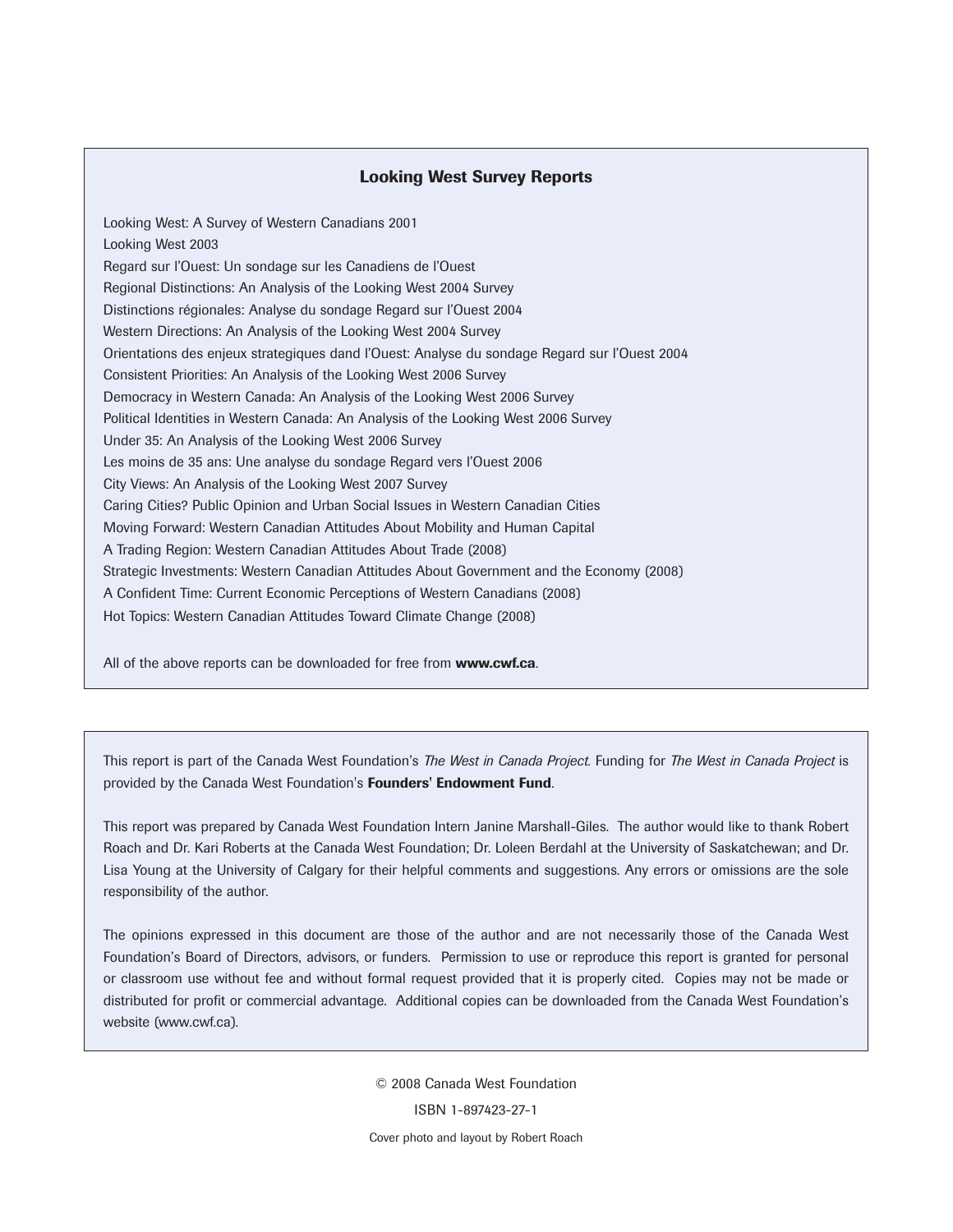### EXECUTIVE SUMMARY

The 2004-2008 Looking West Surveys include a wide range of public policy questions and measures of democratic participation and attitudes. This report offers a gender analysis of the opinions of western Canadians on key policy areas. Included are perennially important issues such as healthcare, education and taxes, local issues such as transportation and affordable housing, and questions of western identity and western alienation.

Women and men's public opinion differ the most on social and environmental issues because women feel stronger about government doing something to improve social programs and addressing concerns about the environment. At the same time, women's flagging political engagement means that their unique policy preferences do not receive the same public exposure as men's. As long as women remain more reticent than men to engage in political activity, their stronger opinions about social and environmental policy will not be reflected in public policy.

Key findings of the report include:

#### Public Policy Issues

Women and men share the same five top priorities in the 2008 Looking West Survey. The *strength* of support for the top four issues, however, varies substantially by gender. Women were much more likely to believe that improving the province's health care system, doing more for the environment, reducing greenhouse gases and reducing poverty in Canada were *very important* issues. The gender gaps in these areas were between 13 and 17 percentage points.

#### Local Issues

At the local level, however, there was some disagreement on which issues were the most important. Men and women both rated crime in the community as the greatest concern. Women were slightly more likely to say that reducing crime in the city was a *very important* priority. There was a large discrepancy in women and men's ranking of the importance of reducing homelessness and increasing the supply of affordable housing. There was a 10 to 12 percentage point gender difference on both of these issues with women leaning toward the compassionate side; women favour increasing affordable housing and reducing homelessness.

### Western Grievances and Democratic Reform

The results show that men and women share similar attitudes toward western alienation. Most westerners believe that the West is a distinct region; they are skeptical about the amount of money their province receives from federal transfers and are not satisfied with the way provincial interests are represented in Ottawa. The strength and uniformity of support for the notion that the West is not treated well by Ottawa indicates that political discontent in the West is an integral part of the political culture for women and men.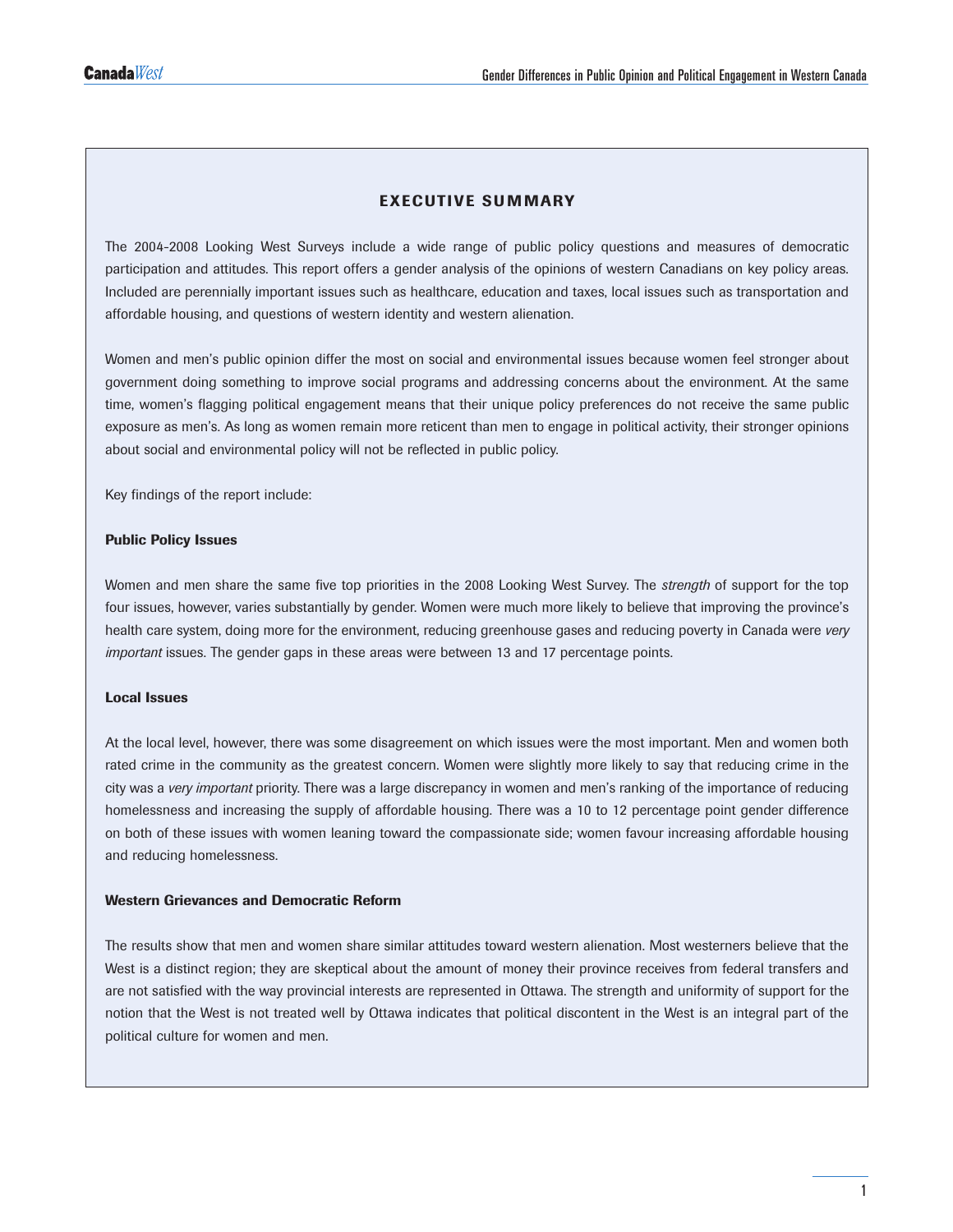The greatest gender divergence, however, is on how western grievances can be best addressed. Fewer women agree with the statement that their province should economically separate from Canada. In Alberta, a majority of women believe that getting more western MPs in cabinet is the best way to address western political concerns while men are more likely to put their faith in Senate reform and giving provinces more power to make key policy decisions.

#### Democratic Engagement

When it comes to getting involved in politics, women are less likely to contact elected officials, donate to a political party, discuss issues online and volunteer for a political party. On the other hand, women are just as likely, if not more likely, to partake in protest activities like boycotting or signing a petition. The discrepancy between men and women's propensity to contact elected officials and discuss politics indicates that women are not taking the opportunities to express their strong concern for social and environmental issues. It also points to a larger problem: women are less likely to be those who shape the political agenda (i.e, elite party members and elected party representatives).

#### What does this mean for the inclusion of women in public policy-formation?

Academic research has shown that women's opinions toward public policy are becoming *more* distinct which makes the issue of women's political involvement increasingly important. The recommendations in this report are aimed to address the disconnect between women's unique public opinion, political participation and policy formation. First, female role models – mothers talking about politics at home and elected women in the most powerful positions of elected office – are critical for dispelling the myth that politics is an unnatural place for women. Second, political parties can reach out to women to encourage them to run for party executive positions and local candidate nominations so that women play a larger role in shaping the agenda of political parties and have an impact upon policy outcomes.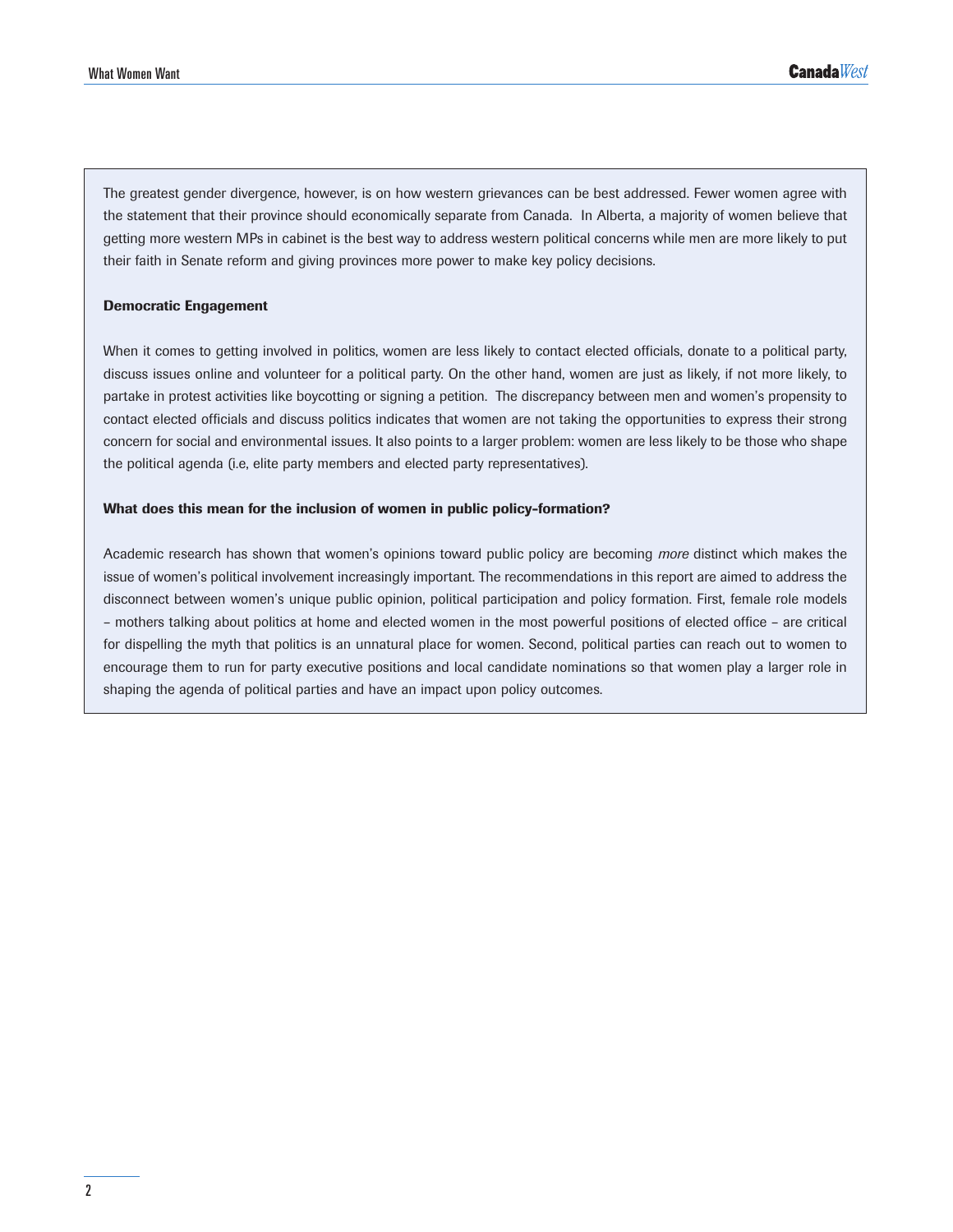### 1. Introduction

People often say that, in a democracy, decisions are made by a majority of the people. Of course, that is not true. Decisions are made by a majority of those who make themselves heard and who vote—a very different thing.

— Walter H. Judd – US Congressperson 1943–1963

In Canada, there has been relatively little examination of the differences between the opinions of men and women on public policy. Comparing gender differences highlights an important disparity in the quality of women's political engagement. While women vote at the same rates as men, they are less likely to discuss politics, influence the vote of others and join political parties (Gidengil 2004; Cross 2004). At the same time, women hold unique opinions on a variety of issues. Most notably, they show stronger support for social issues (Everitt 2002). Therefore, the quality of women's democratic experience is compromised because their distinct political opinions are not expressed as often as men's.

The objective of this report is to quantify gender differences in public opinion and political participation in western Canada. With the support of data from the Canada West Foundation's 2004-2008 Looking West Surveys, this report will uncover the areas in which women hold unique policy preferences and discuss how lower levels of political engagement among women can prevent their preferences from reaching the agenda of political parties and policy–makers.

The four Looking West Surveys employed in this report offer a unique opportunity to look at three areas of interest to western Canadians, especially with the recent economic and population growth in the four western provinces. First, the 2008 Looking West Survey provides information about westerners' opinions on important public policy issues such as healthcare, education and the environment. These issues are included because they influence the agenda of the provincial and federal governments. Some are perennial issues – healthcare, taxes and the economy – and others are relatively new such as the environment. In theory, women and men should differ the most on social welfare issues.

Second, the 2007 Looking West Survey looks at citizens' views on urban policy priorities, particularly those issues that challenge Vancouver, Calgary, Edmonton, Regina, Saskatoon The Looking West Surveys provide reliable data on western Canadian public opinion. They are unlike other surveys that often lump provinces together or do not have provincial samples large enough to allow for meaningful analysis of opinion in a single province or reliable group-based comparisons. Beginning in 2001, the surveys asked 4,000 Canadians – 1,000 in each of the four western provinces – their opinions on a variety of public policy topics. These provincial samples are large enough to allow meaningful analysis of opinion in a single province and among sub-sections of the sample such as gender.

and Winnipeg as they seek greater federal and provincial funding to accommodate new growth. According to academic research women should be more supportive of social issues such as affordable housing and reducing homelessness. Whether women feel differently about issues such as public transportation and roadways is unclear in the existing literature.

Third, the 2004 Looking West Survey tackles issues of western alienation and democratic reform that have shaped the West's identity and political grievances. Tracking who supports western alienation tests the assumption that western identity and alienation sentiments are shared equally between men and women. The expectation is that women do not hold as strong opinions about western alienation as men because they may not feel as strongly about economic grievances, which is often the basis of western alienation. On the other hand, the absence of gender differences provides evidence that western alienation is a value cultivated by political culture.

Taken together, the 2004-2008 Looking West Survey results provide a rich and dynamic view of political opinion in western Canada which allows us to gain insight into the gendered nature of political preferences and how these differences can be better integrated into our political debate and accommodated by our democratic institutions.

Finally, the 2006 Looking West Survey goes beyond questions of public opinion to ask respondents about their political activity. For example, respondents were asked about volunteering and donating to political parties, contacting elected officials, discussing issues online, protesting, boycotting and signing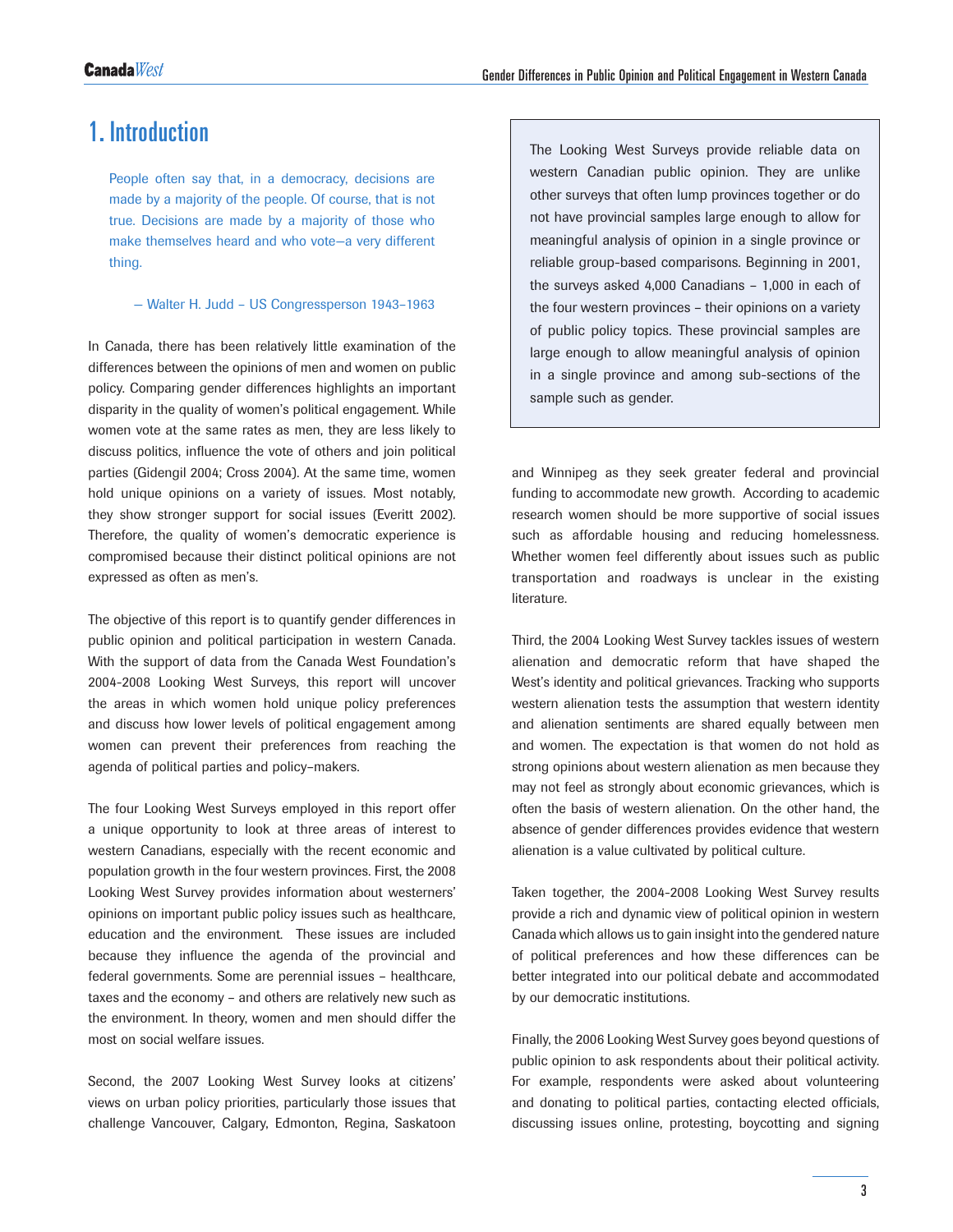petitions. Women have stronger opinions on social welfare and environmental issues, yet they are less likely to participate in the political activities examined in the 2006 Looking West Survey. Therefore, women are less likely than men to have their policy preferences reflected in party platforms and public policy. This report recommends ways to overcome this gender discrepancy in policy preferences and political involvement.

## 2. Gender Differences in Public Opinion

Canadian research has shown that women tend to be much more committed to social welfare policies (Everitt 1998; Gidengil et al. 2003). This is why there is a strong expectation that there will be gender differences on opinions of social welfare policies evident in the results of the Looking West Surveys. The reason for gender gaps in public opinion, however, is an unsettled debate. While it is not the duty of this report to investigate the causes of the gender gaps, it is worth noting the competing reasons they exist.

The first explanation is related to the experience of women as mothers who use social programs more often than men. Taking children to the doctor or raising children while caring for an elderly parent are examples of first-hand experience that may be required to appreciate Canada's social programs. Closely related are women's views about the role of the government. If women regularly use social programs, they may favour greater government intervention and spending.

One of the most intuitive explanations is Gilligan's theory of difference (1982). When facing moral dilemmas, women tend to respond by giving primacy to being responsible to others by emphasizing their connections and relationships. Men, on the other hand, stress the importance of the individual and competing individual rights. In general terms, this means that men see society as a group of individuals who should maximize autonomy and utility whereas women view society as a web of connections that benefit the community and alleviate conflict. These competing values certainly shape personal debate on important issues like healthcare and education. If this explanation is correct, we should expect women to care more for social policies that benefit their family and community.

A final explanation is related to the impact of tertiary education. Highly educated women, who often have high levels of political interest and knowledge, are less likely to be misinformed or ignorant of important political information. Interestingly, highly informed women are found more often on the left side of the ideological continuum – indicating that the more informed the woman, the more she realizes that her values correspond with beliefs held by those on the left side of the political spectrum (Gidengil et al. 2004). This implies that as women's education levels increase, so will women's identification with the values and policy issues of the left.

Identifying where women and men differ in public opinion is important because it informs us about what shapes gender differences in vote choice. There was an 11 percentage point gender gap in voting for the Reform Party in 1993 and 1997 with men being more supportive of the party than women. In the 2000 federal election, the same 11 point gender difference in voting occurred for the Canadian Alliance and a similar gender gap continues for the federal Conservatives.

The gender gap in vote choice emerged over a decade earlier in the United States during the presidential candidacy of Ronald Reagan. In both countries, gender-related values and concerns became more salient when women reacted to the rise of parties who challenged the post-war consensus of the welfare state and opposed rights to gay marriage and abortion.

Previously, there had not been large gender differences in vote choice because Canada's brokerage party system forced party politics to the centre and played-down issues that divided men and women. In the Canadian case, male-female opinion differences are now on scale with regional, ethnic and language cleavages.

### **2.1. Public Opinion on Policy Issues**

Our attention now shifts to understanding where gender gaps in public opinion exist. The 2008 Looking West Survey asked western Canadians about the importance of fifteen public policy issues. Using a scale of one to five, with five meaning that the issue is "not at all a priority" and one meaning that the issue is a "very high priority," respondents rated each issue. It must be acknowledged that this is not an exhaustive list of public policy topics. In particular, economic topics are underrepresented; however, the list does touch on most of the key contemporary policy debates as well as on a number of policy issues that are argued to be of particular importance to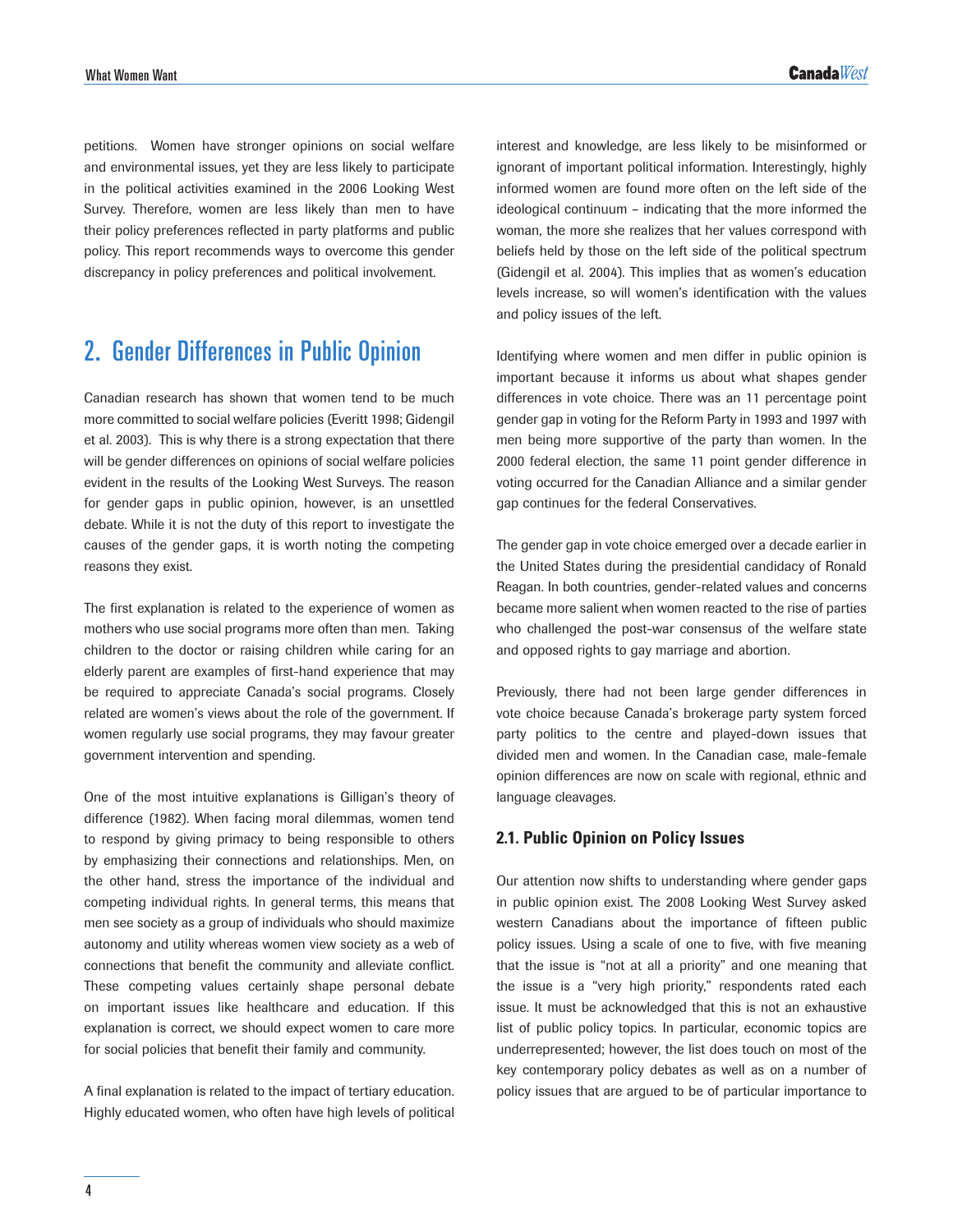|                                                        | Women's<br><b>Rank</b> | Men's<br><b>Rank</b> | <b>Women</b><br>"Very High"<br><b>Priority</b><br>(0/0) | <b>Men</b><br>"Very High"<br><b>Priority</b><br>(%) | Gender<br>Gap<br>(Percentage<br>Points) |
|--------------------------------------------------------|------------------------|----------------------|---------------------------------------------------------|-----------------------------------------------------|-----------------------------------------|
| Health care                                            |                        |                      | 59                                                      | 42                                                  | 17                                      |
| Environment                                            |                        |                      | 54                                                      | 41                                                  | 13                                      |
| Reducing poverty in Canada                             |                        | 3                    | 52                                                      | 35                                                  | 17                                      |
| <b>Reducing GHG Emissions</b>                          |                        | 5                    | 49                                                      | 33                                                  | 16                                      |
| Lowering personal taxes                                | 5                      | 4                    | 36                                                      | 34                                                  | 2                                       |
| Investing more in university and colleges              | 6                      |                      | 34                                                      | 31                                                  | 3                                       |
| Investing more in infrastructure                       |                        | 6                    | 28                                                      | 32                                                  | -4                                      |
| Doing more to address Aboriginal social problems       | 8                      | 11                   | 27                                                      | 18                                                  | 9                                       |
| Creating more employment opportunities for Aboriginals | 9                      | 10                   | 23                                                      | 19                                                  | 4                                       |
| Investing more in science and technology               | 10                     | 9                    | 22                                                      | 29                                                  |                                         |
| Expanding Canada's trade with other countries          | 11                     | 8                    | 20                                                      | 31                                                  | -11                                     |
| Lowering business taxes                                | 12                     | 12                   | 15                                                      | 15                                                  | 0                                       |
| Providing more aid to developing countries             | 13                     | 15                   | 13                                                      | 8                                                   | 6                                       |
| Attracting skilled workers from other countries        | 13                     | 13                   | 13                                                      | 13                                                  |                                         |
| Investing more in arts and culture                     | 15                     | 14                   | 11                                                      | 9                                                   | 2                                       |

### Figure 1: "Very High" Priority Policy Issues – 2008 Looking West Survey

Figure 2: "Very High" Policy Priorities - 2008 Looking West Survey

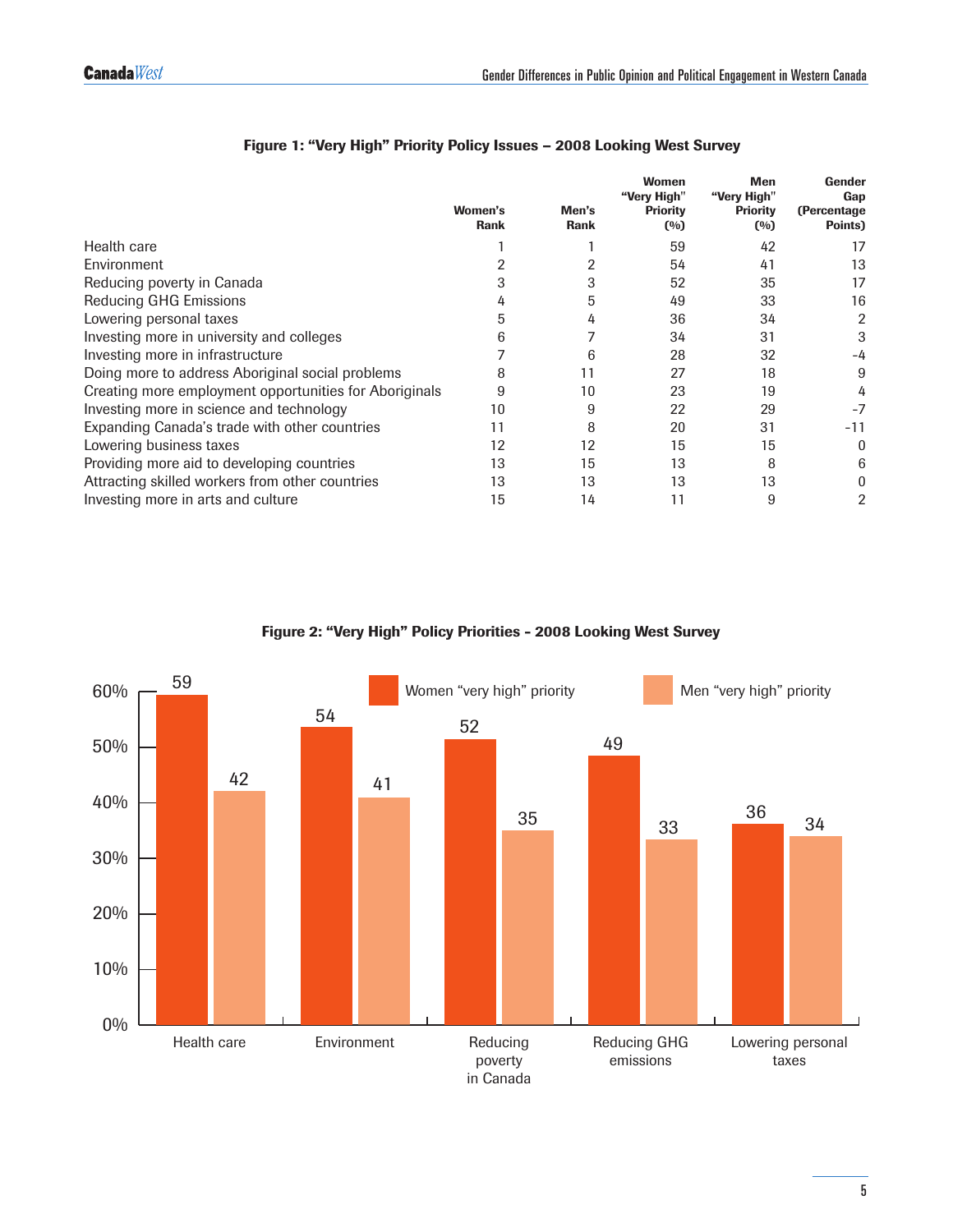women such as improving healthcare and doing more to help Canadians who live in poverty.

Interestingly, men and women share seven of the same "very high" priority areas. Improving healthcare, doing more for the environment and doing more to reduce poverty in Canada are ranked one, two and three, respectively. Reducing greenhouse gases and lowering personal taxes placed either fourth or fifth, depending upon whether the respondent was a man or woman. Investing more in universities and colleges and investing more in transportation infrastructure placed either sixth or seventh, depending upon gender. If there are meaningful differences in men and women's public opinion in national issues in western Canada, it is not in the *ranking* of their top priorities.

The *strength* of support for the top four issues, however, varies substantially by gender. For issues of health care, the environment and poverty, a majority of women say that they are "very high" priority areas. No single issue draws a majority of "very high" priority responses from men. The top issue, healthcare, has a gender gap of 17 points in favour of women. The next three highest-ranked issues have gaps in the range of 13 to 17 points.

The 2008 Looking West Survey provides an opportunity to take a closer look at the dynamics of the environment issue as additional questions were included to get a sense of the strength of support for environmental concerns. This allows us to examine how many men and women consider climate change a "serious problem," who they believe can do more to reduce emissions (individuals or industry), whether men or women are more committed to take personal action by changing their day-to-day habits, and who is more willing to pay more for gasoline or to heat their home in order to reduce greenhouse gas emissions.

More women than men perceive climate change to be a serious problem. About 48% of women versus 39% of men said the problem is "very serious." This is not surprising given women's stronger support for the two environmental issues examined in the survey. However, perceptions of who can do the most to reduce greenhouse gases – individuals or industry – matters too. Approximately 32% of men believe that *individuals* can do the most to cut greenhouse gases while 24% of women said the same. Women are more prone to believe that industry, or a combination of industry and individuals, can do the most to fight climate change. Thus, this could lead women to recognize

a stronger role for government to regulate industry and coordinate individual-industry greenhouse gas reduction.

Women are more willing to carpool, take transit more often, and drive more energy efficient cars (about a 10 percentage point gender difference). However, when it comes to their pocket books, women are no different than men in showing disdain for paying significantly more for their gasoline and to heat their homes. Around 10% of all respondents said they were "very willing" to pay significantly more for gasoline and home heating. Around 35% of respondents said they were "somewhat willing" to pay significantly more.

### **2.2. Local Issues**

Looking at the opinion of residents in Vancouver, Calgary, Edmonton, Regina, Saskatoon and Winnipeg helps us distinguish if women have unique perspectives on local politics and policy. The 2007 Looking West Survey asked respondents to consider the importance of thirteen local issues spanning from public transportation to local arts and culture.

The breakdown of support for "very high priority" issues is presented in Figure 3. The highest-ranked issues for men and women combined are reducing crime, reducing traffic congestion, reducing homelessness and increasing housing affordability. Men and women both rated crime in the community as the greatest concern, but women were more likely to rate reducing homelessness and increasing the supply of affordable housing as high priorities.

The most important local issue, reducing crime, receives much less support than the highest-ranked policy issues in the 2008 survey – improving the healthcare system, improving the environment and reducing poverty in Canada. None of the local issues received anywhere near the 50% support that women gave to the three most important issues in the 2008 survey.

Gender differences exist in the top four local issues. The largest gender difference is in support for reducing homelessness. There is a 12 percentage point difference in "very high" support for this issue. There is a 10 point gender difference in the closely related issue of increasing the supply of affordable housing and there is an eight point gap regarding protection of the environment. Issues of automobile transportation –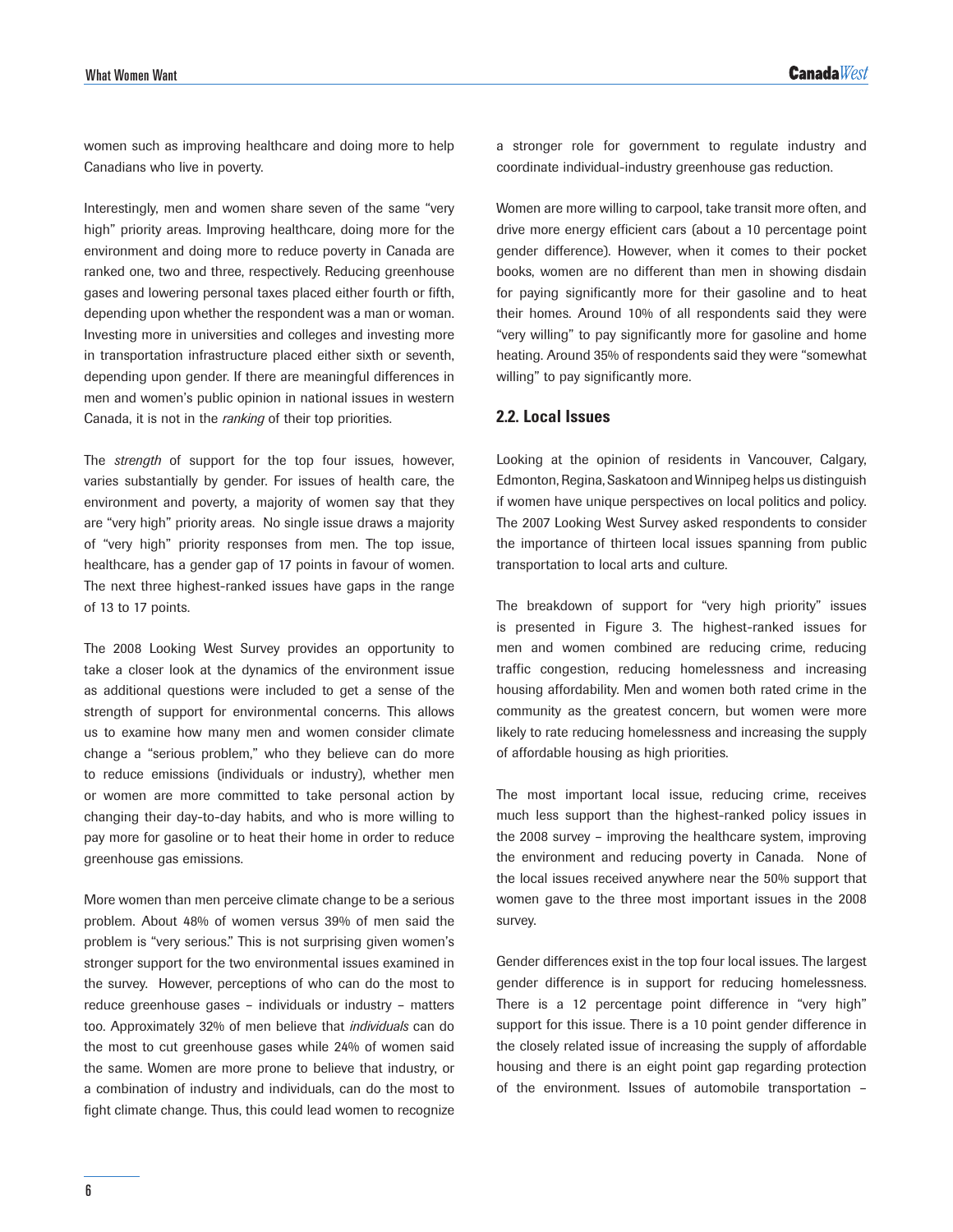|                                                | <b>Women's</b><br><b>Rank</b> | Men's<br><b>Rank</b> | <b>Women</b><br>"Very High"<br><b>Priority</b><br>(%) | <b>Men</b><br>"Very High"<br><b>Priority</b><br>(%) | Gender<br>Gap<br>(Percentage)<br>Points) |
|------------------------------------------------|-------------------------------|----------------------|-------------------------------------------------------|-----------------------------------------------------|------------------------------------------|
| Reducing crime                                 |                               |                      | 28                                                    | 23                                                  | 5                                        |
| Reducing homelessness                          |                               |                      | 26                                                    | 14                                                  | 12                                       |
| Increase the supply of affordable housing      |                               | 5                    | 25                                                    | 15                                                  | 10                                       |
| Protecting the environment                     |                               |                      | 23                                                    | 15                                                  | 8                                        |
| Reducing traffic congestion                    |                               |                      | 22                                                    | 21                                                  |                                          |
| Improving public transit                       |                               |                      | 22                                                    | 16                                                  | 6                                        |
| Building and maintaining the road system       |                               |                      | 18                                                    | 19                                                  | - 1                                      |
| Improving city air quality                     |                               |                      | 14                                                    | 10                                                  | 4                                        |
| Maintaining public parks/pathways/green space  | 8                             | 8                    | 14                                                    | 13                                                  |                                          |
| Reducing property taxes                        | 10                            | 10                   | 10                                                    | 9                                                   |                                          |
| Services for urban Aboriginals                 | 11                            | 12                   |                                                       |                                                     |                                          |
| Support for local arts and culture             | 12                            | 13                   |                                                       |                                                     | 3                                        |
| Helping new immigrants integrate into the city | 12                            | 11                   | 6                                                     | 6                                                   |                                          |

### Figure 3: Municipal "Very High" Priority Areas – 2007 Looking West Survey

Figure 4: "Very High" Local Priorities - 2007 Looking West Survey

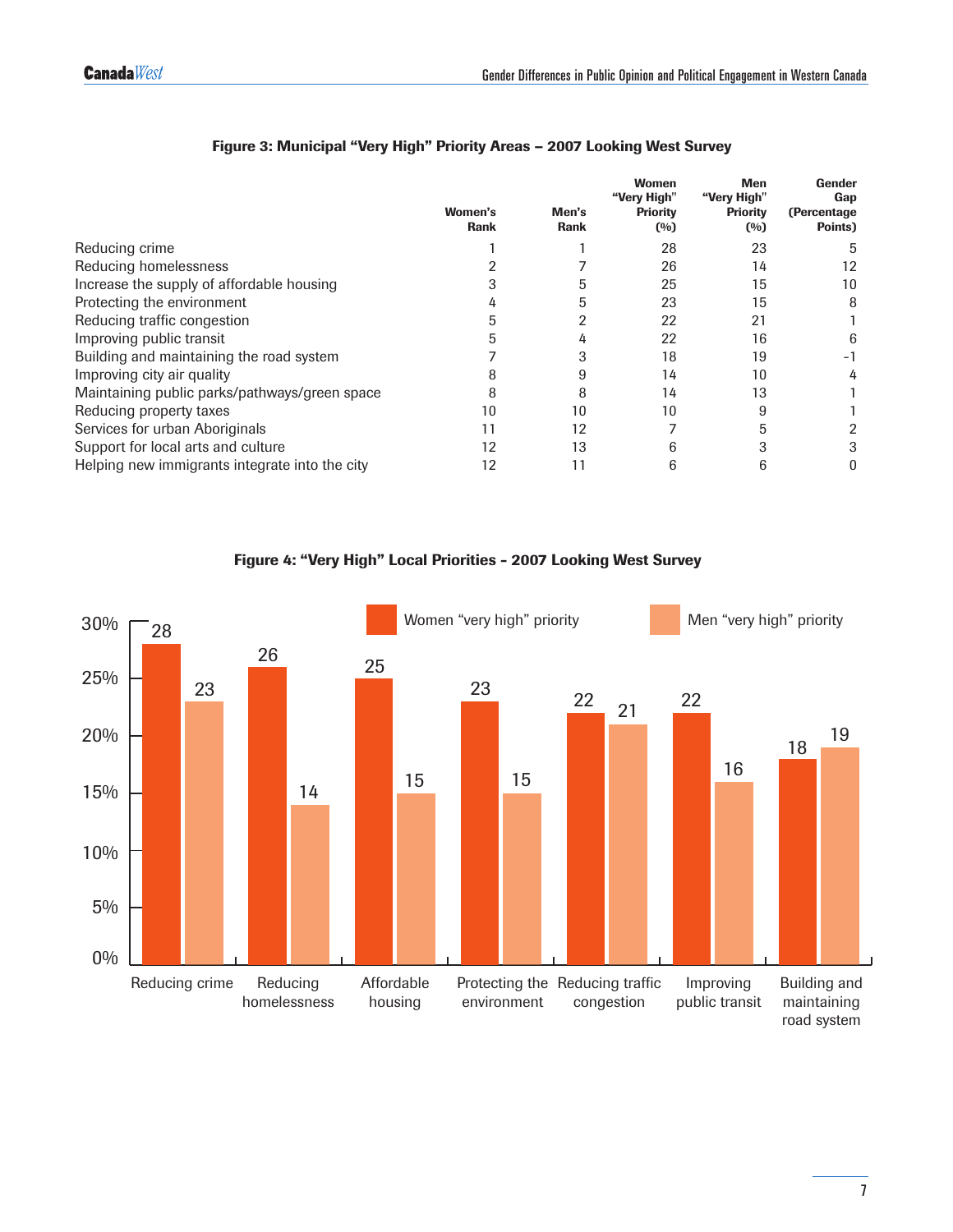building and maintaining the road system and reducing traffic congestion – have little to no gender gaps.

Concern about crime in the city is the highest rated priority for men and women with 28% of women and 23% of men saying that it is a "very high" priority. There is evidence that women take a particular interest in crime because of a heightened concern about safety. In the 2007 Looking West Survey, respondents were asked if they felt safe walking around their neighbourhood during the day and during the night. Most people felt safe during the day. About 81% of men and 73% of women said they felt "very safe" in their neighbourhood during the day. Strikingly, 64% of men and only 28% of women said they felt "very safe" walking around their neighbourhood at night. It may very well be women's perceptions of the streets being unsafe that push them to rate crime as a more important issue than men. That being said, men and women give particular importance to this issue because they would like to live in a safe city. For parents, the safety of their children will certainly be top-of-mind.

The lack of concern for property taxes is also noteworthy. Reducing property taxes is likely ranked lower than other municipal issues because almost a majority of respondents believe that their city government has a bigger impact on their daily life than the provincial and federal governments. Perhaps more importantly, a majority of respondents believe that the federal government is wasteful with taxpayers' money while only 11% said the same about their city government and 15% about their provincial government. It is, then, no surprise that people are less concerned about their property taxes. Respondents likely assume that their local tax dollars are spent responsibly on services and capital projects.

### **2.3 Western Alienation and Democratic Reform Issues**

The 2004 Looking West Survey captures sentiments about western identity and alienation which allow us to assess gender differences in these attitudes. This examination is important because the West is often clumped together as one entity. We know little about how groups (women, minorities, recently arrived residents) feel about traditional western grievances and what methods they prefer to address these concerns. This analysis offers a starting point for group-based analysis. Juxtaposing the feelings of men and women toward western identity will test an important assumption: that women and

men share the same feelings toward western identity and democratic reform.

Tellingly, men and women share similar views on western identity and alienation. Figure 5 shows that a majority of residents in the four western provinces believe that the West is a distinct region. Residents from Saskatchewan and Alberta are the most likely to identify the West as distinct. The gender gap is small at only three percentage points in favour of men.

An even larger majority of western Canadians believe that their province receives less than its fair share of federal transfers. Men and women in BC are the most critical of the amount their province receives. In BC, at least two-thirds of respondents believe that their province does not receive its fair share of federal transfer money. However, a majority of men in Manitoba and a majority of women in Alberta believe that their province receives its fair share of federal transfers. The gender gap is again small at only three points in favour of men.

Westerners have similarly strong views about their political representation. Approximately 47% of women and men from the western provinces believe that their province's interests are not adequately represented at the federal level. Residents of Saskatchewan are the most likely to say that their province's interests are "poorly" represented. No gender gap exists on this question.

A gender difference appears when respondents were asked if their province would be better off if it economically separated from Canada. Nearly 24% of men compared to 13% of women either "strongly agree" or "somewhat agree" with the statement, indicating that men's economic grievances are slightly stronger than women's.

Senate reform has often been touted a western Canadian concern. Indeed, a vast majority of westerners believe that the existing Senate should be replaced with an elected Senate with equal representation from each province (see Figure 6). A full 58% of women and 63% of men strongly agree with this statement. Among these people, 74% of men and 61% of women would support changing the constitution in order to reform the Senate. Though women and men agree with the principle of Senate reform, women are somewhat less enthusiastic about reforming the constitution to get it done.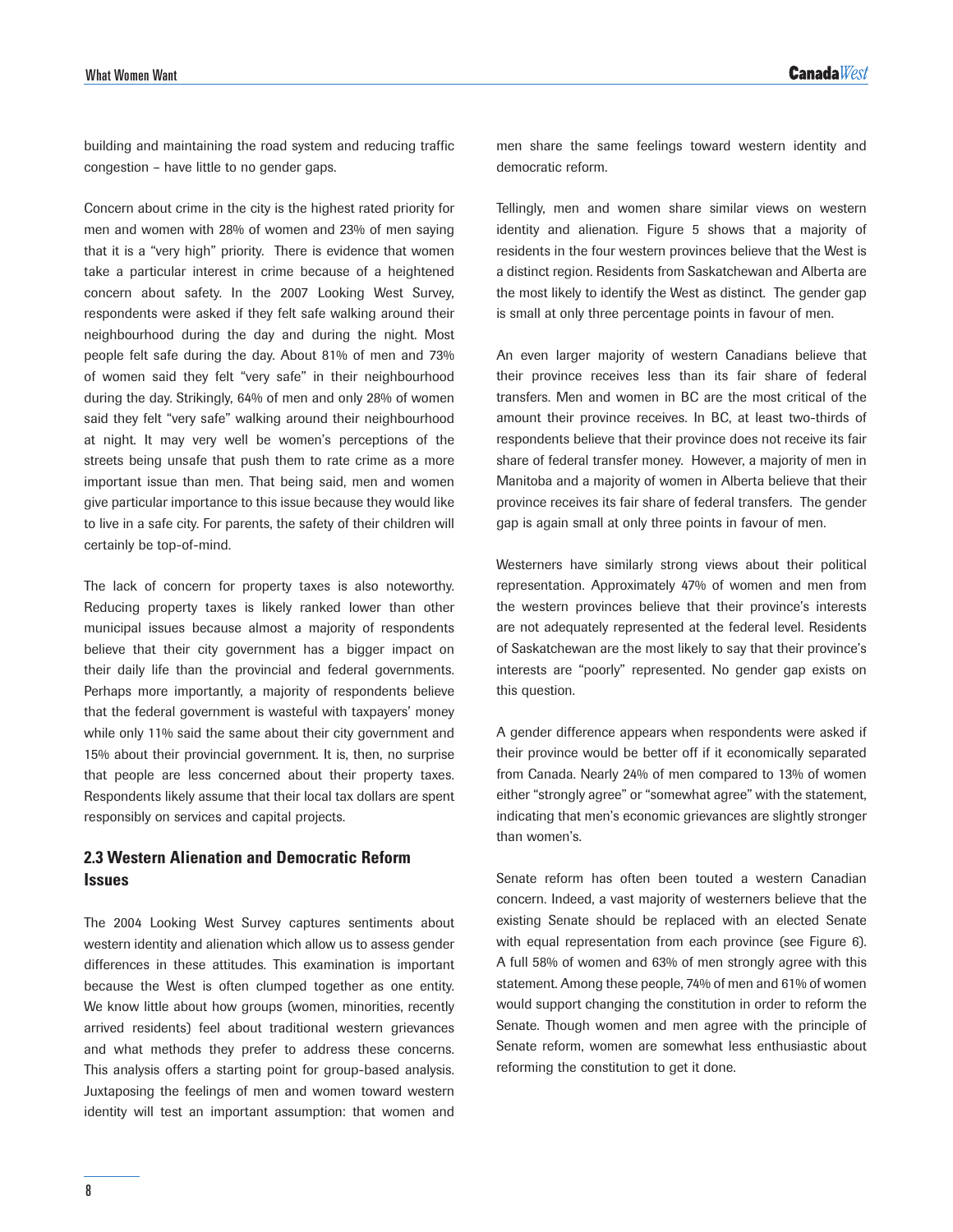

Figure 5: Western Identity and Views on Democracy - 2004 Looking West Survey

Figure 6: Senate Reform - 2004 Looking West Survey

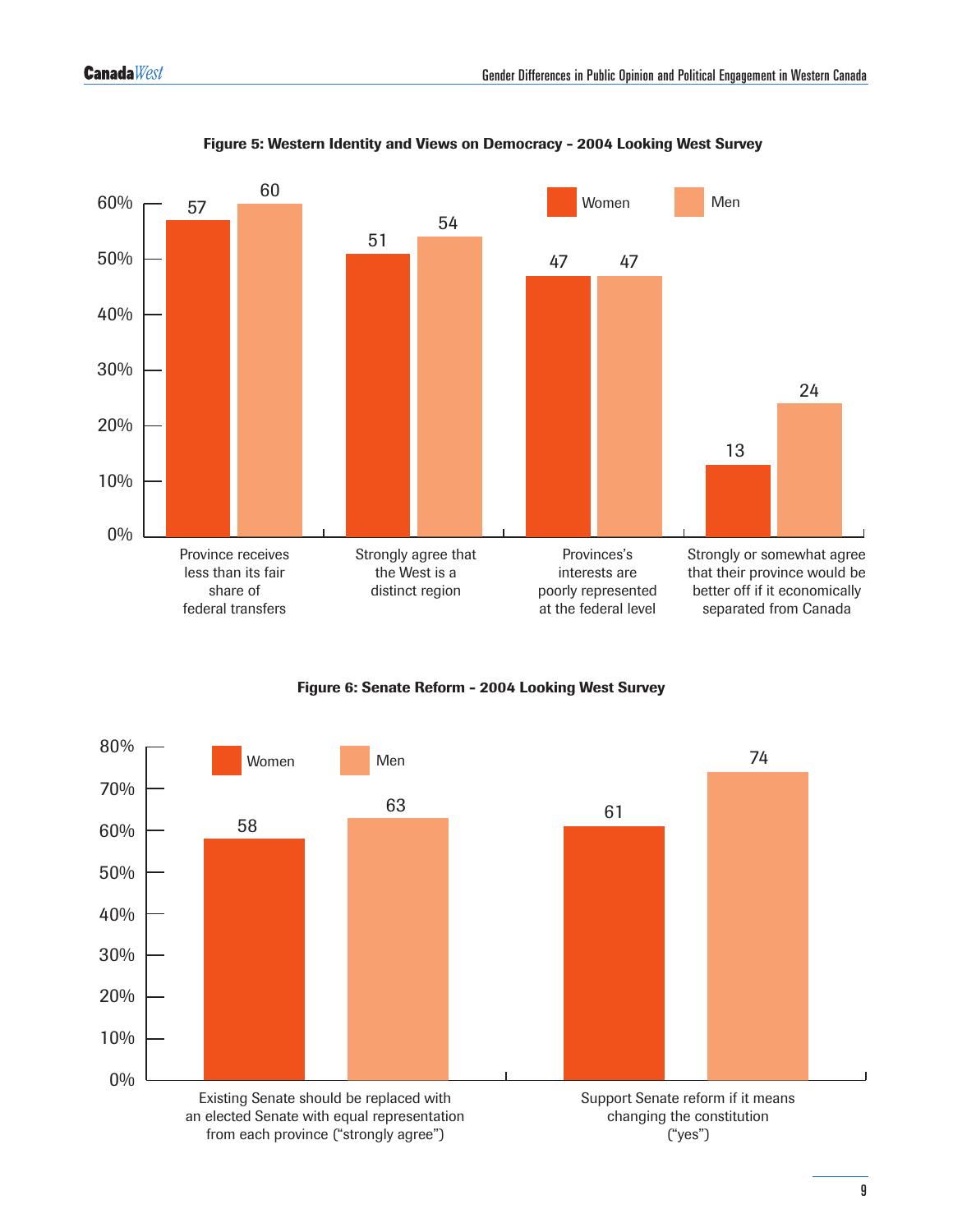

Figure 7: Who should make key policy decisions? - 2004 Looking West Survey (Alberta respondents only)

Figure 8: What would reduce western alienation the most? - 2004 Looking West Survey (Alberta respondents only)

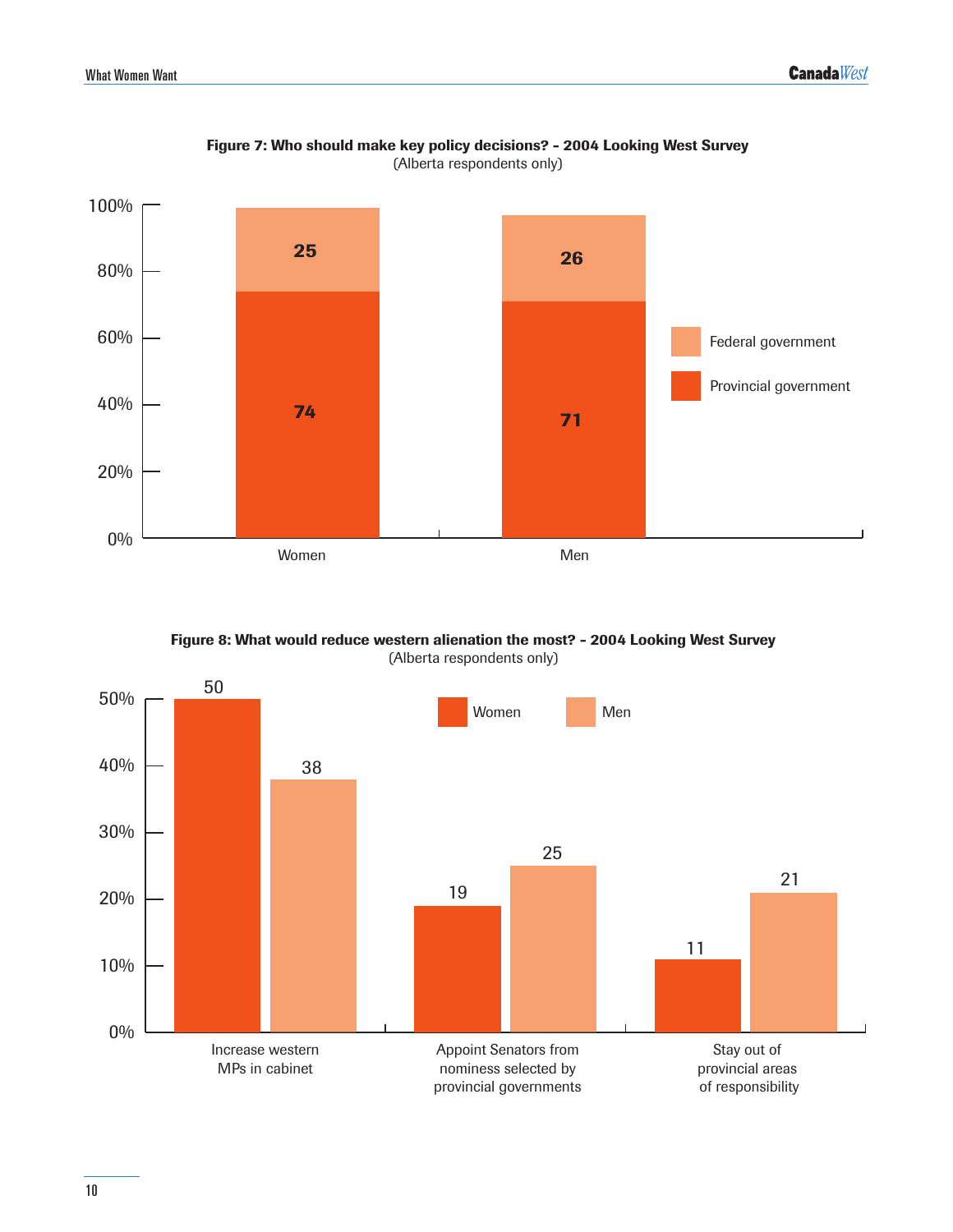The next part of the analysis focuses solely on Alberta. The Province of Alberta contributed funding to the 2004 Looking West Survey so that the survey asked Albertans about which level of government should make key policy decisions and what could be done to reduce western alienation. The results show that nearly 74% of women thought the provincial government should make key policy decisions while 71% of men thought the same. Women and men share similar strong opinions about provincial autonomy.

However, when it comes to redressing western alienation the opinions of women and men in Alberta diverge (see Figure 8). Most respondents thought that increasing representation of western MPs in the federal cabinet would be the best way to address western alienation. Exactly half of the women respondents from Alberta thought this was the best approach while only 38% of Albertan men thought similarly. Appointing Senators from nominees selected by provincial governments appealed to more men than to women. A quarter of men thought this was the best approach to reduce western alienation while 19% of women thought the same. Staying out of areas of provincial responsibility was the third most supported method. Some 20% of men and 10% of women thought it would be best if the federal government stayed out of areas of provincial jurisdiction.

These numbers show that men and women share similar attitudes towards western alienation. Most westerners believe that the West is a distinct region. They are skeptical about the amount of money their province receives from federal transfers and are not satisfied with the way provincial interests are represented in Ottawa. The greatest gender divergence, however, is how western grievances can best be addressed. Fewer women agree with the notion that their province should economically separate from Canada. Though Albertans were the only ones interviewed, a majority of women believe that getting more western MPs in cabinet is the best way to address western political concerns while men put more faith in Senate reform and having more provincial autonomy.

## 3. Gendered Nature of Political Engagement

The woman is queen in her home and reigns there, but unfortunately the laws she makes reach no further than her domain. If her laws, written or unwritten, are to be enforced outside, she must come into the political world as well—and she has come.

### — Henrietta Muir Edwards (1901) – Member of the Famous Five

Since serving notice they desired a greater role outside of the home, the public life of Canadian women has changed fundamentally. More women are earning university degrees, participating in the paid workforce and becoming independent from men through delayed marriages and increased divorce rates. The substantial changes to women's roles, responsibilities and opportunities have certainly transformed one aspect of women's public life: their politics. Since winning the right to vote in the Canadian federal election in 1918, and especially since the women's movement of the 1960s, rates of women's political engagement have increased. Rates of voting have now reached parity with men (Gidengil et al. 2004) and the number of women joining interest groups and participating in protest activities such as boycotts has reached parity as well (Young and Everitt 2004).

However, gender disparities in other areas of political engagement stubbornly endure. Most notably, women remain less interested, less informed, and less willing to discuss politics or contact elected officials. While these gender differences are not normally larger than 15 percentage points, they have persisted for decades despite rising education levels and increasing access to political information (Gidengil et al. 2004).

Education, hailed the great equalizer, was expected to open the doors of opportunity, wealth, and power for disadvantaged groups. Education fosters feelings of civic duty and increases political knowledge, both of which make politics more accessible. It is surprising, then, that women remain less politically engaged than men, given the increase in their level of education. Women have not received the same gains as men from their education for two reasons. First, women have not attained the same number of professional and post-graduate degrees – notably in the fields of science, engineering and business. While many of these programs have at least 50% women, men still maintain an advantage in the total number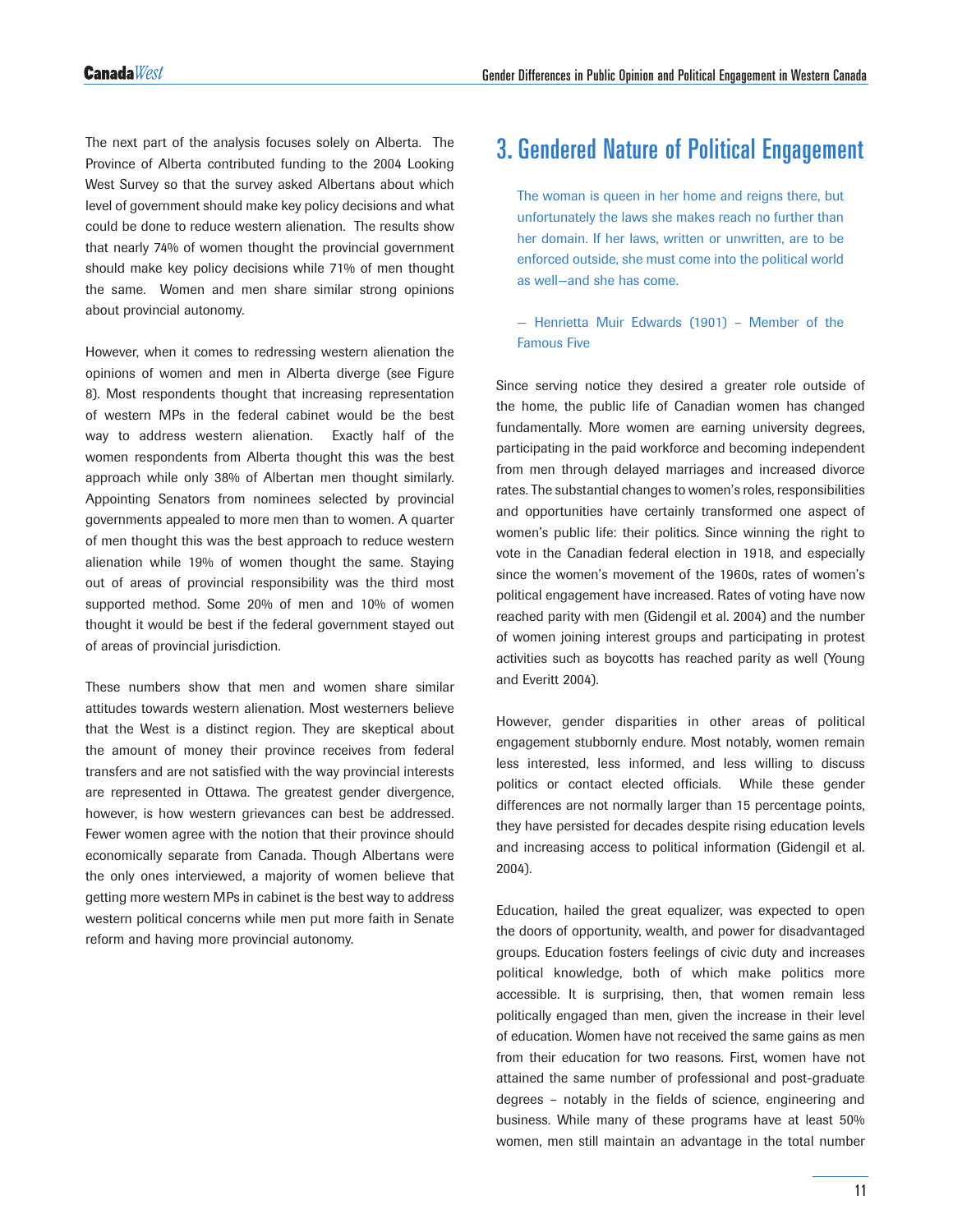of advance degrees earned. Second, women in the workforce – even highly educated women – are more likely to work part-time and less likely to be fairly compensated for their job. This gives men an advantage to exercise civic skills and make connections with political recruitment at work.

Women have not reached parity in political involvement because new opportunities have not been equally distributed. Since the 1970s, female-headed households have accounted for an increasing proportion of those below the poverty line. This trend is often referred to as the "feminization of poverty," which highlights how the challenges of daily living take away energy that could be devoted to keeping abreast of politics. In some situations, the role of motherhood counteracts the positive impact of education. The notion of the "double day" is familiar to those who juggle a job (perhaps multiple jobs) and their family. While the number of hours women spend at the office is on the rise, women's domestic duties often still await them at home. Indeed, the benefits of newfound independence, education and opportunities do not reach the lives of all women.

Gender norms and expectations also play an important role in explaining women's flagging political engagement, as conventionally defined. Put simply, men remain the public face of politics. Many aspects of politics such adversarial debate in Question Period still reflect stereotypically masculine norms of behaviour. The same is true of news coverage because of its reliance on adjectives and verbs from the boxing ring and battlefield. These would certainly deter some women from following the daily news.

Of course, the most noticeable gender difference is elite participation: getting women elected to public office and achieving positions of leadership. Indeed, women lack visible role models who counteract the notion that politics is the prerogative of men. Women have not necessarily made the expected electoral gains. The average number of women elected to federal and provincial office has stalled at just over 20%. In the last fifteen years, Canadians have witnessed a decline, or a plateau, in the number of women elected to provincial and national legislatures. Consequently, the absence of females in the positions of power makes women citizens question if they belong in the political arena.

Paradoxically, unlike gender gaps in political engagement, women's opinions toward public policy issues are becoming *more* distinct. Women tend to be more dovish on issues of war and more compassionate on issues of social policy. Canadian Gallup poll data show that these gender gaps have grown since 1965 (Everitt 1998).

Little concern has been expressed about the gender differences in public opinion because it has been falsely assumed that women have become as politically active as men; therefore, the assumption goes, women's policy preferences have gained the same public exposure as men's. Unfortunately, this is not entirely true. The following section identifies where western Canadian women lag in important areas of political activity. It will quantify the degree to which women are being left outside the policy fold by examining gender differences in political engagement.

### **3.1 Political Interest**

Political interest naturally correlates with voter turnout and other forms of political activity. Being interested in politics makes getting involved in politics and volunteering one's time and resources easier. It also enhances norms of civic duty by making citizens more aware that their engagement is an integral part of maintaining representative democracy.

Encouragingly, the majority of western Canadians report being strongly interested in Canadian political issues, ranking their interest level as either four or five out of a five-point scale (see Figure 9). Women are slightly more likely to have weak or middling levels of interest in Canadian political issues. Likewise, men have a slight advantage in the two most interested categories. Approximately 25% of men report being "very interested" (ranking themselves five out of five); 18% of women report the same.

By province, political interest varies little with the exception of women in Alberta whose political interest is three percentage points less than the women from the other western provinces. Instead, they are more likely to report a middling level of interest.

 Education plays an important role in levels of political interest. Among highly educated people, a majority of respondents are "very interested" in Canadian political issues (see Figure 10). Of respondents with high school education or less, men have a seventeen percentage point advantage in being "very interested" over women. The gender gap narrows to a six point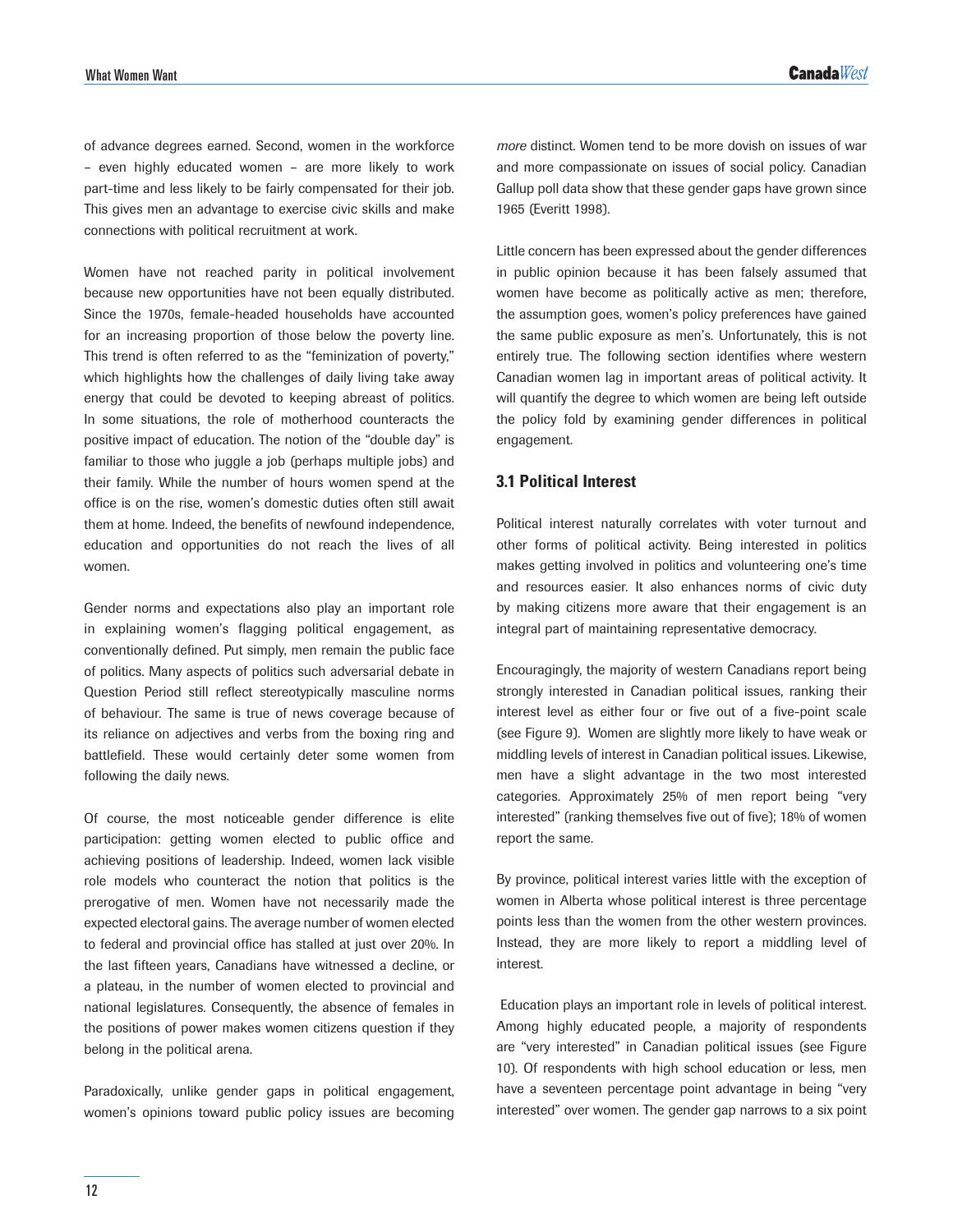

Figure 9: Personal Interest in Canadian Political Issues - 2006 Looking West Survey

Figure 10: "High" Level of Political Interest by Education - 2006 Looking West Survey

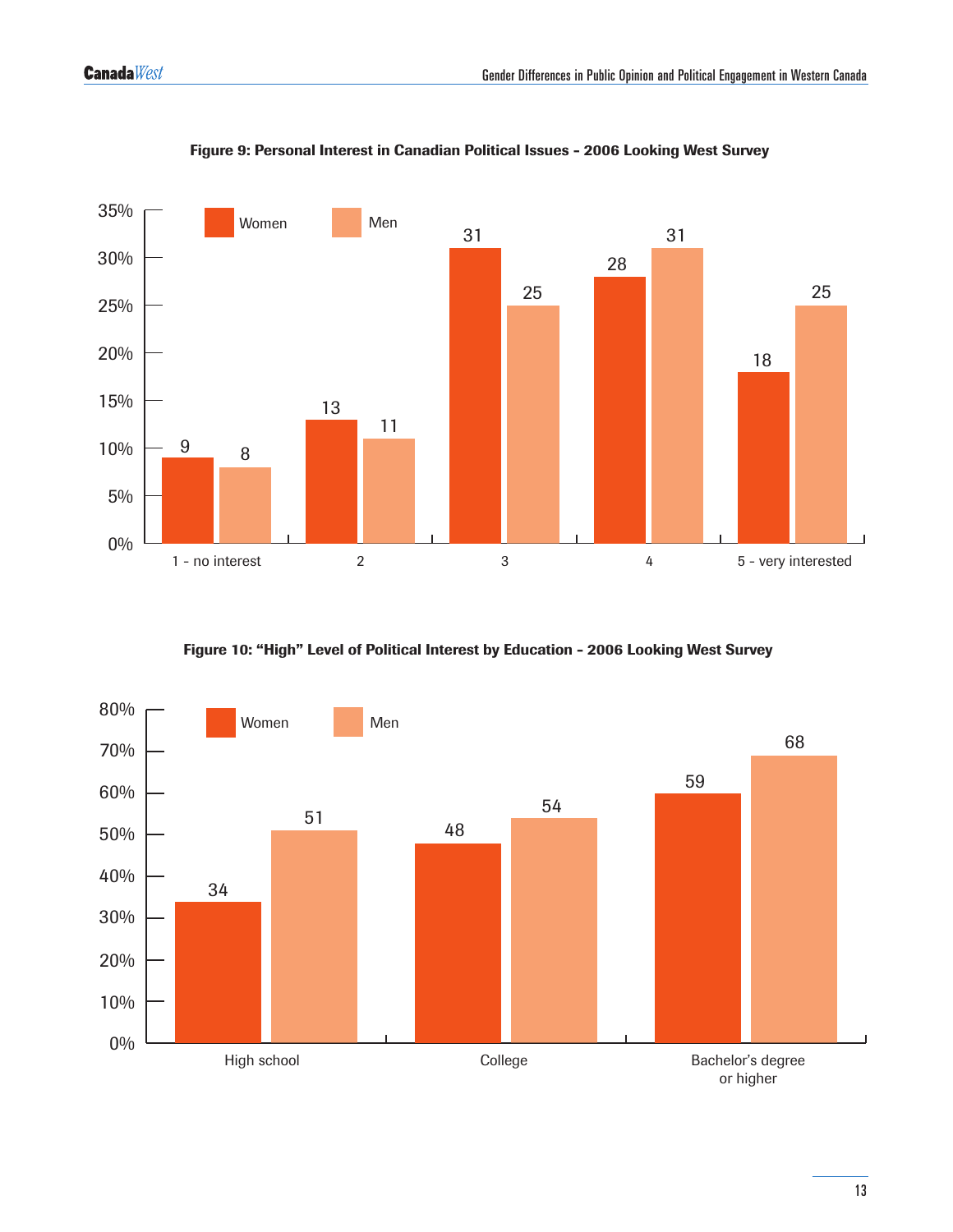difference among those with some college experience or a college diploma. The gap widens to nine points among people with university education, with men holding the advantage. Ultimately, education does not close the gender gap in interest. Even when a woman has the same education level as her male counterpart, she is not necessarily as politically interested. This is an indication that, while there is a positive relationship between education and political interest, something other than education is causing the gender gap in political interest.

### **3.2 Voting**

Voting is a simple act that signifies many things in a representative democracy. At elections, citizens hold the government accountable, tell the incoming government how they feel about important issues, and evaluate their local member's performance representing the local constituency.

Though voting is the most popular expression of democratic will, voting rates in federal elections have declined dramatically since 1988. Just over 75% of registered voters voted in the 1988 federal election. By 2000 and 2004, the turnout had dropped to 61%. It recovered to 65% in 2006. The decline is largely attributed to young Canadians who are less interested and politically knowledgeable than the young Canadians of former generations (Gidengil et al. 2004, 112). The impact of the most recent generation of young voters deciding to stay home is substantial. In the 2000 election, Canadian Election Study data show turnout would have been 14 percentage points higher if younger Canadians had voted at the same rate as young Canadians from the baby boomer generation (ibid).

Despite the fact that women are less interested and knowledgeable about politics, they vote at the same rates as men. This paradox can be largely explained by women's sense of civic duty. Women tend to be motivated to vote because, simply put, they believe it is good for democracy. Feeling morally obligated to vote plays a large part in explaining why citizens vote and this attitude is often stronger among women (Blais et al. 2004).

As shown in Figure 11, there are virtually no gender differences in voting for the three levels of government. These selfreported values are higher than Elections Canada turnout figures because survey respondents tend to over-report voting. Even so, these self-reported values represent the same trend as the official numbers: citizens are more likely to vote in federal elections than in provincial or local elections. Federal elections

bring out the most voters because they have the most media coverage and the most electoral spending which mobilizes the greatest number of citizens. This is not to say that people believe that the federal government is the most important level of government. On the contrary, in 2007, only 15% of western Canadians felt the federal government has the greatest impact on their daily life.

Though women tend to vote at the same rates as men, they do not make themselves heard in other important ways. What follows is an account of women's lagging political engagement and how it can undermine the expression of their policy preferences.

### **3.3 Political Activity**

Not surprisingly, gender differences in political interest lead to gaps in activities that take more time and energy than voting. Traditional forms of political participation such as joining a political party, or writing an elected representative, matter because they provide ways for Canadians to shape party platforms and government policies. Ideally, the more people who participate from varied backgrounds, the more accurately parties and government represent the views of all western Canadians.

To give an example of the disparity in *demanding* forms of political engagement, it's worth looking at the composition of political parties' membership. Party members are generally more affluent, more educated and more likely to be of European decent than the rest of the population (Cross 2004). The number of women in parties depends upon the party. At the federal level, the Bloc Quebecois and the Conservative party are more likely to have men in their general membership while the NDP and Liberal parties are likely to have close to equal gender representation.

More importantly, the gender composition of party executive positions raises important concerns about women's participation. In all parties, the trend seems to be that the more influential the position in party decision-making, the less likely a woman is to occupy it (Bashevkin 1993). This demonstrates that the most demanding forms of political engagement lead to the largest gender gaps.

The 2006 Looking West Survey asked respondents about their political activity in the last 12 months. Respondents were asked if they contacted an elected official, participated in an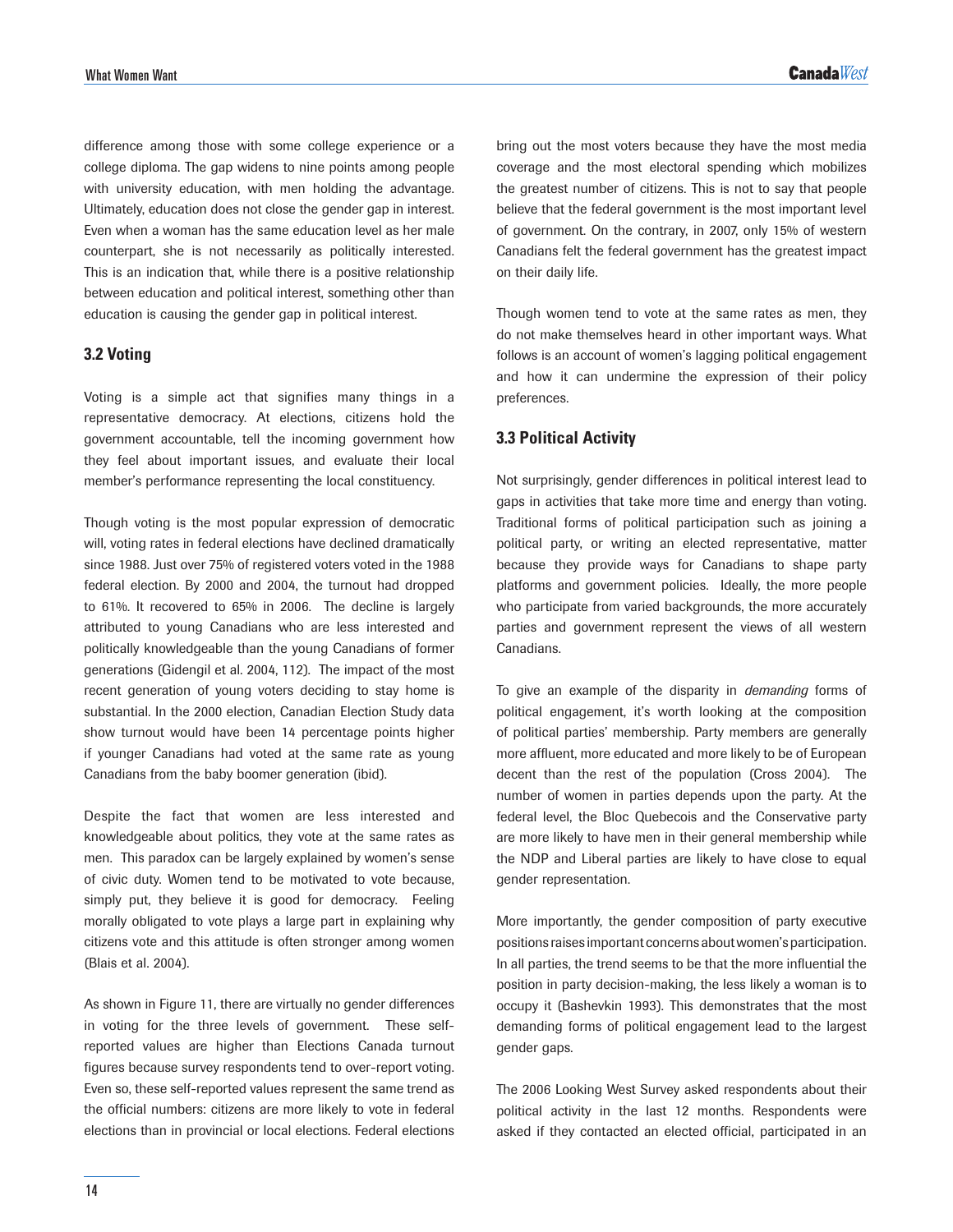

Figure 11: Self-Reported Voting - 2006 Looking West Survey

Figure 12: Political Participation - 2006 Looking West Survey

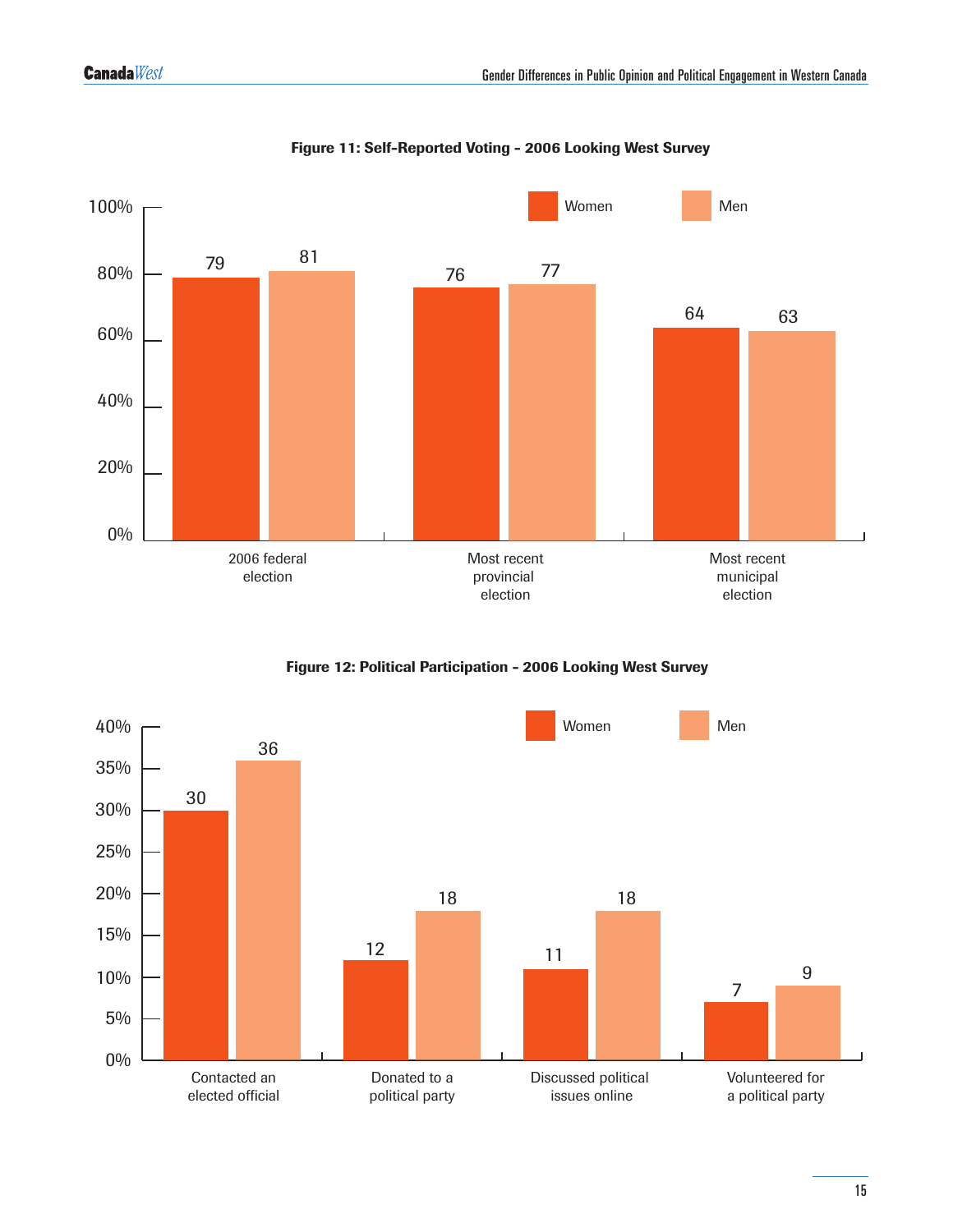online discussion, made a party donation or volunteered for a political party. Of the four activities, one-third of respondents contacted an elected official. The gender gap in this activity is six percentage points in favour of men.

Similar gender differences were found in two other activities. Men had close to a seven point advantage over women in donating to a political party and discussing political issues online. While donating to a party does not necessarily affect a party's policy, it is an important gesture that signifies party approval. It also indicates to what degree women are engaged and whether they have enough access to personal or household money to donate. Discussing political issues online is not a perfect measure of discussing politics with other people, but the seven point gap favouring men over women is similar to the gaps found in discussing politics in the Canada Election Study.

Volunteering for a political party is the least popular activity. Among the relatively few who helped a party, the gender difference is still in men's favour, but the gap is only two points.

Protest activities such as boycotting services or goods, signing a petition and attending protests and rallies are also important forms of political expression. Seeking to influence policy from outside the government and political parties is a potentially powerful method. It can be gratifying for those who do not trust democratic institutions and who are skeptical of the ethical or leadership qualities of politicians. At the same time, these seemingly unconventional forms of participation are more likely to engage younger people and women.

Gender gaps are virtually non-existent for attending a protest and participating in a boycott. In fact, the gender gap reverses when it comes to signing a petition. Women hold a six point advantage over men for signing a petition in the last twelve months.

Despite the encouraging results that women undertake protest activity as often as men, women's differences in political activity is a concern. The rate of their political participation is important to ensure that political parties and governments fairly represent citizens' values and opinions.

### **3.4 Ideology**

Gender differences in political ideology give us a glimpse of why gender gaps form in public opinion. Political ideology is

often a good indicator of how people believe society should work and the way respondents view the role of government.

As shown in Figure 14, women and men have placed themselves on a left-right continuum by identifying with one of the following categories: very left of centre, somewhat left of centre, centre, somewhat right of centre, very right of centre, none of these labels apply to me, and don't know. Women appear to be slightly more centrist than men. The greatest gender difference is in the categories of "right of centre" and "very right of centre." The gender gap among those on the right is eight percentage points in favour of men.

What is more concerning is the clear sign of disengagement: twice as many women as men did not place themselves on the left-right ideological scale. This phenomenon is likely the result of women having a smaller stock of political knowledge and less political confidence than men.

### 4. Summary

Political activity and political opinions were examined in tandem because women's lower levels of engagement lead to fewer opportunities to express their often unique point of view. We have found that men and women rate similar policies as their top priorities. Improving the provincial healthcare system, doing more for the environment and reducing poverty in Canada were the top three policy issues for both women and men in early 2008. At the local level, however, there is some disagreement on the most pressing issues. Men and women both rate crime in the community as the greatest concern, but there was discrepancy in other top-rated issues such as reducing homelessness and reducing traffic congestion.

Most tellingly is the difference in the *strength* of concern in policy areas such as doing more to reduce crime in the cities, improving healthcare, reducing poverty, greenhouse gases and homelessness. Gender differences occur most often in policies related to social and environmental issues, indicating that women's strongest opinions are informed by an ethic to care – to care more about the issues that help others and the environment.

While highlighting gender differences this report does not mean to imply that men and women are fundamentally different on all measures of political participation and public opinion. Rather, Canadian women and men live in "different but overlapping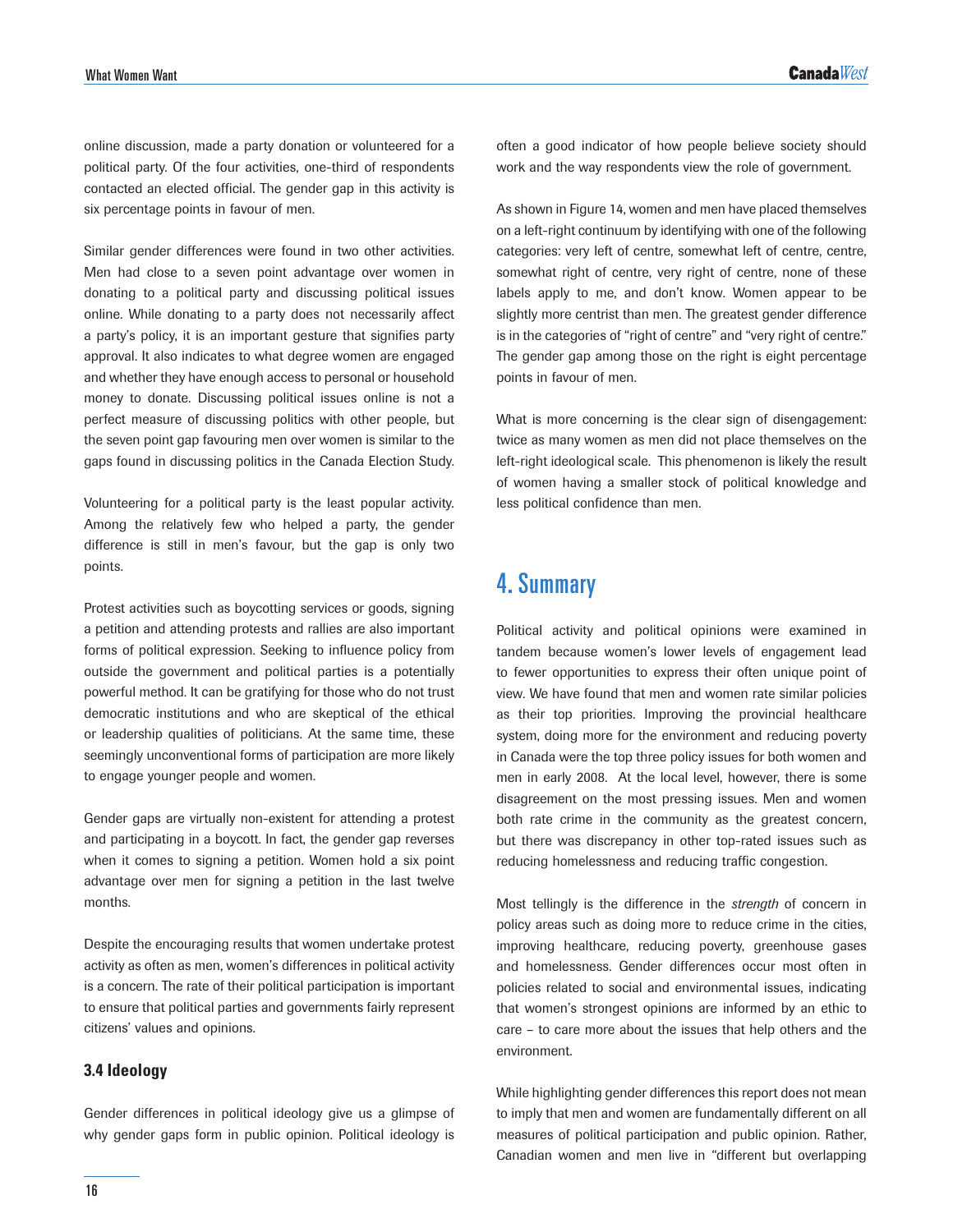

### Figure 13: Alternative Political Participation - 2006 Looking West Survey

Figure 14: Self-Placement on Left-Right Ideology Scale - 2006 Looking West Survey

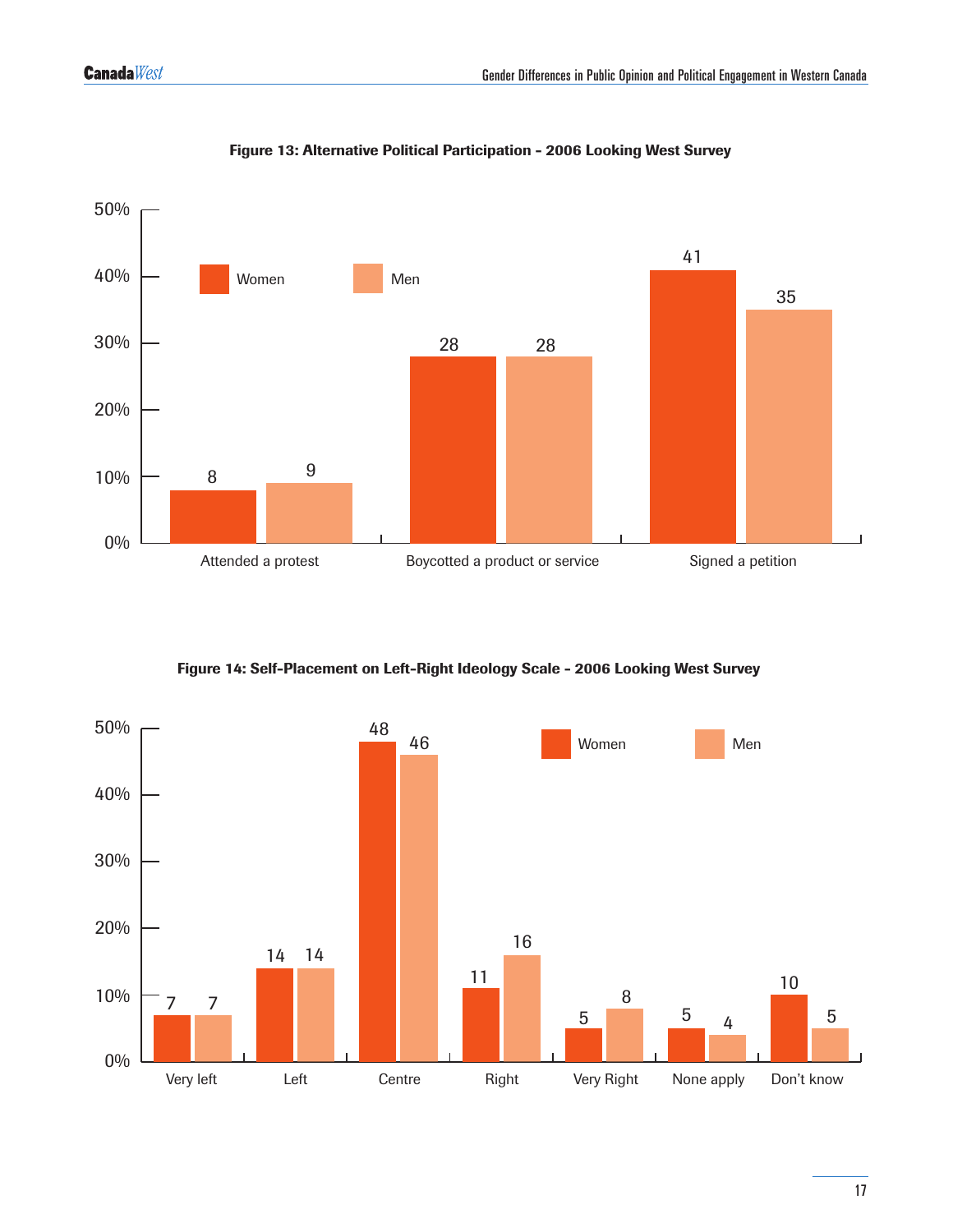worlds" which shape public opinions and political behaviour (O'Neill 2002). Women are often socialized to be predominantly nurturing and caring, which shapes their public opinion and leads to calls for "a more humanitarian approach from political leaders, more caring for others and more responsiveness to citizens' requests" (Burt 1986, 77 quoted in O'Neill 2002).

At the same time, women do not take the same opportunities as men to shape public policy. Women are less likely to contact elected officials, donate to a political party, discuss issues online and volunteer for a political party. On the other hand, women are just as likely, if not more likely, to partake in protest activities like boycotting or signing a petition. While governments and political parties use public opinion polling data more than ever to measure the attitudes of Canadians, there is still a need for women to join party organizations and take part in electoral activities. Currently those with the greatest political resources – white, middle-aged, affluent men – are the most likely to see their needs and interests reflected in collective expressions of public opinion because they are the most informed and participate the most.

### 5. Recommendations

How can women's political engagement better reflect the unique policy preferences of women? There are a number of strategies that focus on improving women's political activity.

One of the largest barriers to women's political engagement is their political interest. Women need to be encouraged to become engaged in politics. This necessitates more political role models for women in public office. Electing more women has a positive effect on political engagement (Wolbrecht and Campbell 2007). The relative absence of women in electoral politics sends an omnipresent message that politics is not a *natural* place for women. Repeated under-representation of women in high profile positions keeps women questioning their place in politics, in what is often perceived to be a man's domain.

Unfortunately, in the Canadian political system, female backbenchers do not bring enough attention to their position to serve as role models. In the Canadian Westminster Parliamentary system, media tend to focus on the personal qualities of party leaders and key Cabinet ministers. Indeed, women party leaders and high-level members of Cabinet can transform the perception of women in politics given the national coverage they receive in the media, especially at election time.

In this regard, the Canadian experience thus far has been dismal. Only one female has been elected provincial premier (Catherine Callbeck in PEI from 1993-1996). Canada has yet to elect its first female Prime Minister. Kim Campbell – our first and only female PM for four months prior to the 1993 federal election – was not successful in returning the Progressive Conservatives to a majority government, or even returning the PCs with official party status to the House of Commons. Campbell was criticized for her poor campaigning skills, though pollsters argued that Campbell was just as popular before the election as she was on election day. This suggests that it wasn't her leadership that was being evaluated, but rather Brian Mulroney's. Sadly, she is often personally blamed for the demise of her party.

Similarly, the leadership of the federal NDP, under the tutelage of Audrey McLaughlin and Alexa McDonough, never regained their electoral fortunes after the rise of unpopular NDP governments in BC and Ontario. Unfortunately – and perhaps unfairly – female federal leaders have a legacy of leading their parties into the electoral wilderness.

Role models at home also serve an important purpose. There is an important relationship between a mother's political behaviour and her daughter's subsequent political behaviour. When the mother is strongly engaged in politics, it can have a positive impact upon the daughter's future political engagement (Wolbretch and Campbell 2007; Gidengil 2008). Daughters gain interest and experience vicariously through their mother's political activities in a way that does not transfer from their fathers. This helps young women overcome socialized gender stereotypes: by being interested in politics and confident in their political abilities.

If women do not increase their political participation, their views can be expressed through women's advocacy groups, women's elected representatives, and women bureaucrats. Electing more women to legislatures is an interesting compromise. While attitudes of elected women do not mirror the female electorate exactly, there are gender differences between male and female legislators that are similar to those in the broader public. Elected women can represent some views that are important to women, but they may not necessarily reflect the views of all women, especially women from underrepresented groups such as Aboriginals, minorities and low income earners.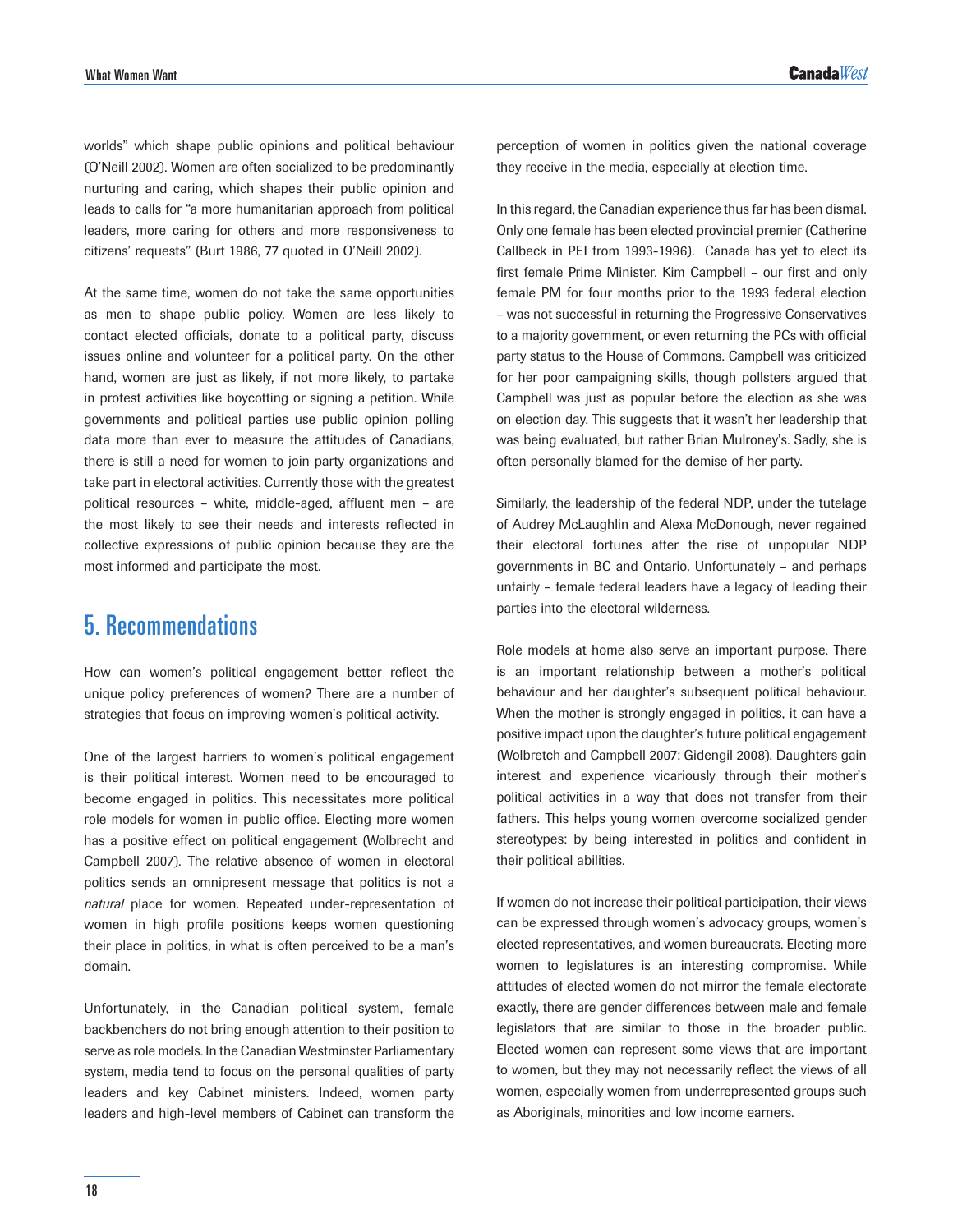Many countries have had marked success increasing the number of women parliamentarians by taking a number of measures. Political parties and national legislatures have adopted the use of gender quotas in at least 100 countries. *Party quotas* are voluntary measures adopted by political parties to increase female candidates. Currently, the federal NDP and Liberal parties have adopted these types of quotas to increase the number of women running under their party banner. *Legislated quotas* require all political parties to nominate a minimum percentage of female candidates. *Constitutional quotas* may also be put in place, normally in newer countries, to set aside seats for women to ensure a minimum amount of representation. Rwanda is well-known for its constitutional quotas which guarantee women at least 30% of the seats in the lower house. This resulted in women winning 50% of the seats in the 2003 national election – the first time parity has been achieved in *any* country.

The onus to engage women is not solely on women. Political parties need to make their organizations more inviting for women so that they can gain high-ranking positions within the party's executive. There are a variety of strategies that can be invoked to achieve this aim. Parties can increase women's partisan engagement by recruiting them to the general party membership and asking them to run for elite positions in the party. Currently, the degree of recruitment varies by party. Some parties put little effort into recruiting underrepresented groups like women while others require a minimum number of women in the party's executive positions. Recruitment is critical for women because they are less likely than men to run for party positions or throw their name into the local nomination contest unless they have received encouragement from prominent party members.

Though parties are an important democratic institution that can be reformed to include more women, there is another important aspect of Canadian democracy that should not be overlooked: federalism. It is relatively easy to argue that women have not been served well by federalism. Perhaps it is no coincidence that social and environment issues are the exact ones for which the three levels of government have not been able to find long and durable solutions. These issues get muddled in the fray and mystery of inter-governmentalism. Without defining leadership that transcends all levels of government, these issues are perpetually difficult to govern well. While social program spending is increasing in many areas, women *remain* deeply concerned about the quality of these services.

## **References**

Blais, André, Elisabeth Gidengil, Neil Nevitte, and Richard Nadeau. 2004. "Where Does Turnout Decline Come From?" *European Journal of Political Research* 43: 221-36.

Burt, Sandra. 1986. "Different Democracies? A Preliminary Examination of the Political Worlds of Canadian Men and Women." *Women and Politics* 6: 57-79.

Campbell, David E. and Christina Wolbrecht. 2006. "See Jane Run: Women Politicians as Role Models for Adolescents." *Journal of Politics* 68 (May): 233-47.

Cross, William. 2004. *Political Parties.*

Everitt, Joanna. 1998. "Public Opinion and Social Movements: The Women's Movement and the Gender Gap in Canada." *Canadian Journal of Political Science* 31(4f: 743-65.

Everitt, Joanna. 1998. "The Gender Gap in Canada: Now You See It, Now You Don't." *Canadian Review of Sociology and Anthropology* 35(2): 1-29.

Gidengil, Elisabeth, Andre Blais, Neil Nevitte and Richard Nadeau. 2004. *Citizens.*

Gidengil, Elisabeth, André Blais, Richard Nadeau and Neil Nevitte. 2003. "Women to the Left? Gender Differences in Political Beliefs and Policy Preferences" in *Women and Electoral Politics in Canada.* Manon Tremblay and Linda Trimble (eds.).

Gidengil, Elisabeth, Brenda O'Neill and Lisa Young. 2008. "Her Mother's Daughter? The Influence of Childhood Socialization on Women's Political Engagement." Presented at the Canadian Political Science Association Conference in Vancouver, June 2008.

Gilligan, Carol. 1982. *In a Different Voice.*

O'Neill, Brenda. 2002. "Sugar and Spice? Political Culture and the Political Behaviour of Canadian Women" in Citizen Politics. Joanna Everitt and Brenda O'Neill (eds.).

Wolbrecht, Christina and David E. Campbell. 2007. "Leading by Example: Female Members of Parliament as Political Role Models." *American Journal of Political Science* 51 (Oct): 921-39.

Young, Lisa and Joanna Everitt. 2004. *Advocacy Groups.*